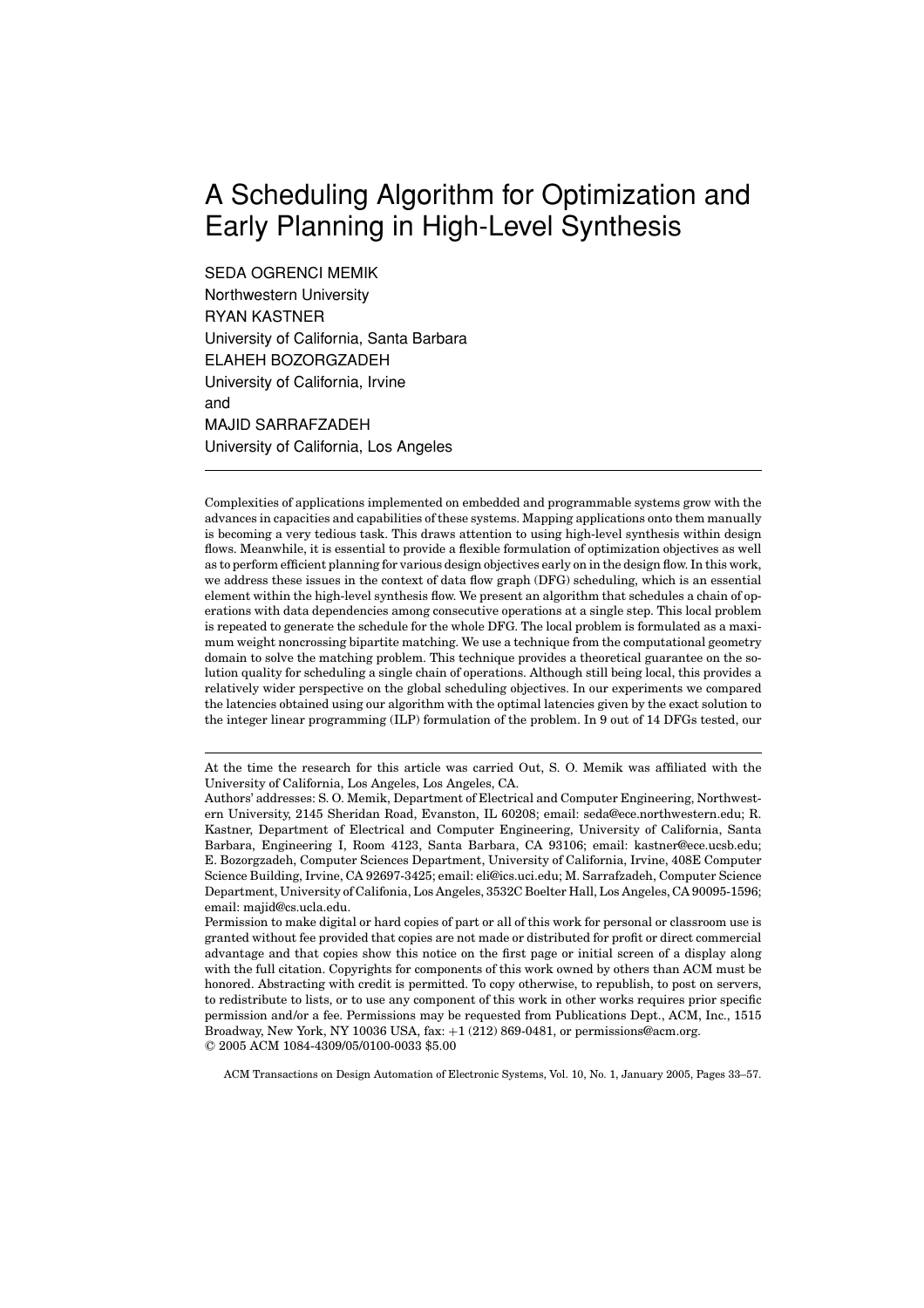algorithm found the optimal solution, while generating latencies comparable to the optimal solution in the remaining five benchmarks. The formulation of the objective function in our algorithm provides flexibility to incorporate different optimization goals. We present examples of how to exploit the versatility of our algorithm with specific examples of objective functions and experimental results on the ability of our algorithm to capture these objectives efficiently in the final schedules.

Categories and Subject Descriptors: B.5.2 [**Register-Transfer-Level Implementation**]: Design AIDS—*Automatic synthesis*; J.6 [**Computer-Aided Engineering**]: *Computer-aided design*

General Terms: Design, Algorithms

Additional Key Words and Phrases: Scheduling, high-level synthesis, data flow graph, bipartite matching

## 1. INTRODUCTION

Traditionally, translation of application descriptions into a synthesizable hardware description language (HDL) was a manual process. Then, designs specified with an HDL were mapped onto embedded or programmable systems by logic and physical synthesis tools. Due to the increasing complexity of the applications, mapping applications manually is becoming harder. Therefore, increasing the level of abstraction for designers and automating the mapping process is becoming more attractive. This alternative paradigm involves automatic compilation from high-level descriptions of applications, such as from a high-level programming language (e.g., C, C++). This approach offers designers a very convenient and familiar computational model. There are several proposed compilation flows from a high-level of abstraction to hardware [Wazlowski et al. 1993; Hammes et al. 1999; Gokhale et al. 2000; So et al. 2002; Haldar et al. 2001; Schreiber et al. 2002].

Figure 1 depicts an example flow for automatic mapping of applications onto various hardware platforms. The application described in a high-level programming language is processed by the compiler stage. The compiler generates an *intermediate representation* (IR) and performs several optimizations such as constant propagation, loop unrolling, and function inlining on this IR. While internal representations in different compilers take different forms and names, essentially they capture two basic pieces of information about an application: control flow and data dependency. A high-level synthesis stage follows the compiler stage and takes the optimized IR as input and generates the *register transfer level* (RTL) description of the design. Back-end tools perform logic synthesis and physical synthesis on this RTL description and create the bit-stream data to program the target system. In the most general form of this flow, feedback paths between major steps may exist to incorporate physical level information into high-level synthesis or hardware/synthesis-related information into compiler stage (denoted by dotted arcs in Figure 1). Feedback is employed in such flows to improve the interaction between different design phases and refine the quality of the solution generated at each stage. However, feedback can also cause problems in convergence and design closure. In order to create a more coherent design flow, planning early on can be a better alternative. This can be achieved by planning of design objectives or through use of correct by construction methodology.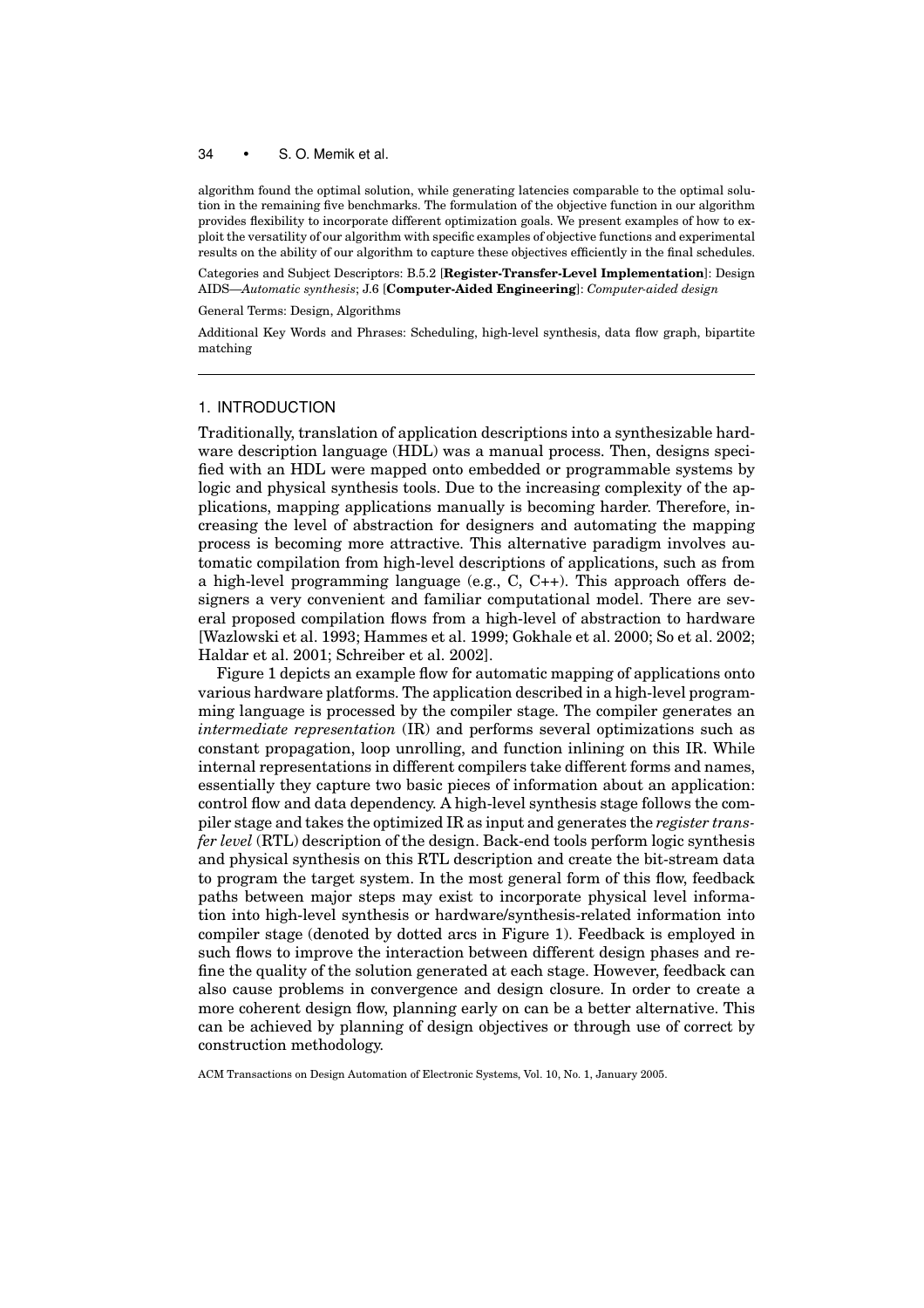

Fig. 1. A representative flow for automatic mapping of applications from high-level descriptions to a programmable system.

In this work, we present a scheduling algorithm for data flow graphs (DFGs), which is an integral element within the high-level synthesis stage of this automated flow. Our method "simultaneously" assigns a set of operations within the input DFG to control steps. (Note that scheduling several operations simultaneously does not refer to assigning them to the same control step. By scheduling them simultaneously we mean to generate a scheduling decision for a collection of nodes at once.) Each set of nodes selected to be considered together constitutes an ordered set. There exists a direct data dependency between every pair of consecutive nodes in each ordered collection of operations. We refer to these sets of operations as *paths*, since they constitute a topological path in the DFG. In the proposed algorithm, the scheduling problem for each individual set of nodes is formulated as maximum-weight noncrossing bipartite matching. This local problem in turn is solved optimally by converting it to the *max-weighted k-chain problem* [Atallah and Kosaraju 1989]. The bipartite matching basically provides the assignment of operations to control steps. DFGs impose a data dependency constraint on the scheduling problem. This is reflected in our algorithm by the noncrossing property of the matching solution. Furthermore, the matching is weighted and the objective is to produce a matching with maximum edge weight total. The particular objective function of the actual scheduling problem is embodied within the maximumweight objective of the matching. We will elaborate on the specifics as we discuss our algorithm in detail. At this point, however, it is appropriate to comment on the impact of these properties on the global behavior of our scheduling algorithm.

First, our algorithm assigns several nodes along a path to control steps at once. This local assignment is realized by solving the matching between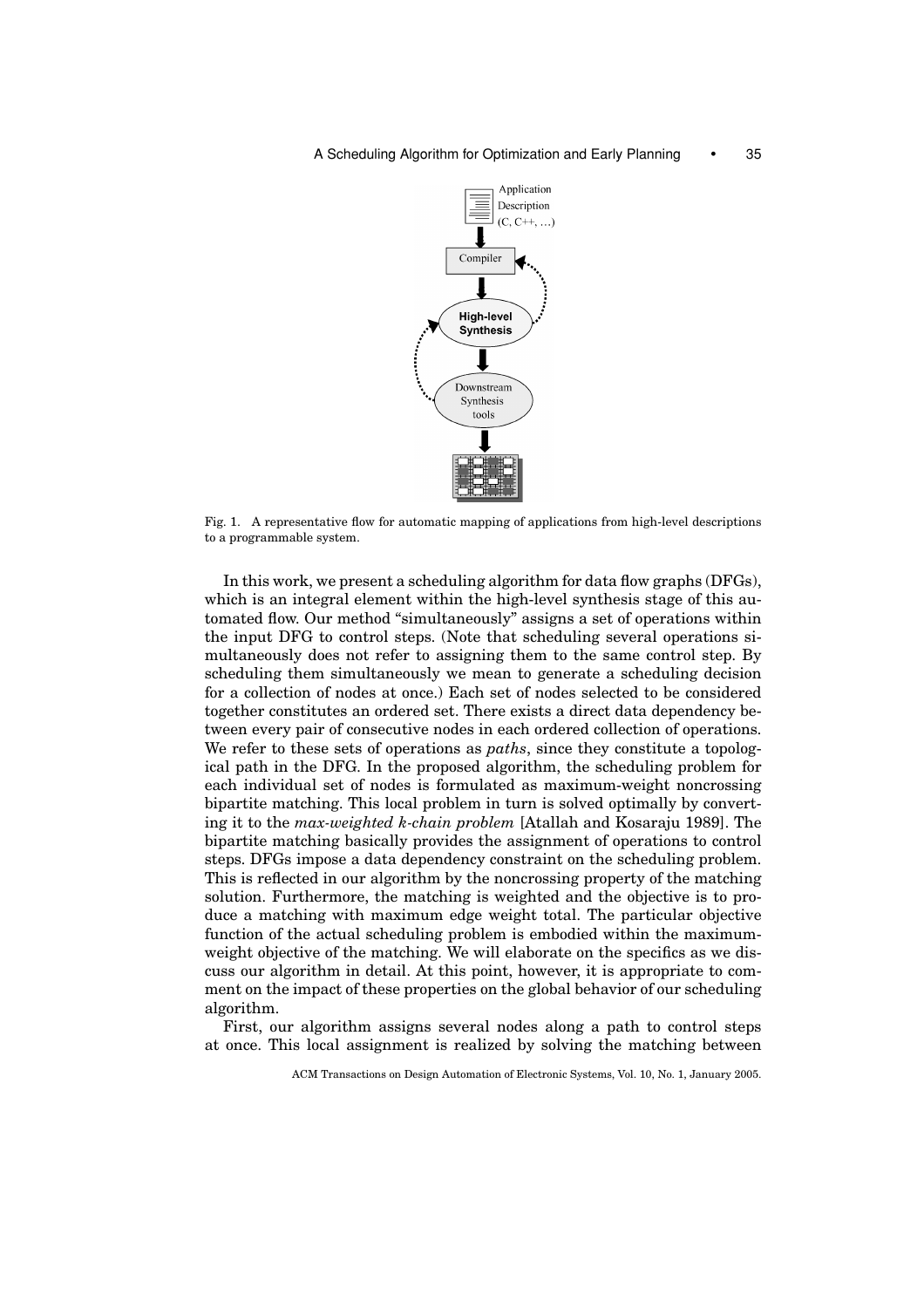operations and control steps optimally. Each operation-control step matching within this solution is associated with a corresponding weight/gain. The local solution is optimal for the given set of operations in the sense that the summation of the weights of the matching generated for those operations is maximum. This distinguishes our algorithm from other heuristics such as list scheduling [Parker et al. 1986; McFarland et al. 1988; Pangrle and Gajski 1987], forcedirected scheduling [Paulin and Knight 1987; Cloutier and Thomas 1990], etc., which generally make a scheduling decision about a single operation at a time. In our algorithm we generate a solution for a collection of operations while maximizing the scheduling objective for this set of operations. While the quality guarantee remains local, this helps to provide a good solution at each step for the operations along each path at hand. Furthermore, by manipulating the weight function associated with the matching between operations and control steps, a wide variety of objectives can be combined within a solution. Hence, our algorithm provides a flexible way of defining and changing our scheduling objective function. In this article, we discuss two specific cases in more detail: efficient utilization of optimized cores embedded in the target architecture and early planning and distribution of time slack within a DFG during scheduling.

The rest of the article is organized as follows. Section 2 states the scheduling problem and defines the objective and the constraints. We give a brief overview of existing scheduling heuristics in Section 2.2. Our algorithm is described in Section 2.3. In Section 3 we present how our algorithm can be applied to target two particular objective functions for schedules. First, we discuss using our scheduler for hybrid target architectures, aiming to optimize the utilization of embedded cores within the target architecture. Next, we present how our flexible scheduling cost function can be used to target efficient distribution and management of time slack within a schedule. We present experimental results for these two problem instances. We discuss our conclusions and future work in Section 4.

# 2. SCHEDULING OF DATA FLOW GRAPHS

In this section we formulate our problem and state the constraints on the problem. We also define our objective function. Next, we present our scheduling algorithm.

# 2.1 Problem Formulation

Given a data flow graph  $(DFG)$ ,<sup>1</sup> the scheduling problem is to assign each operation in the DFG to a control step under certain constraints. Any assignment that is feasible under these constraints is a valid schedule. Out of possible valid schedules the goal is to find one that optimizes a given objective function. An immediate objective function for any scheduling algorithm is the length of the schedule or the latency. In addition, depending on the specific context in which the scheduler is used, other components are incorporated into the objective function. Objectives such as power [Musoll and Cortadella 1995; Monteiro

<sup>&</sup>lt;sup>1</sup>A data flow graph is basically a directed acyclic graph (DAG).

ACM Transactions on Design Automation of Electronic Systems, Vol. 10, No. 1, January 2005.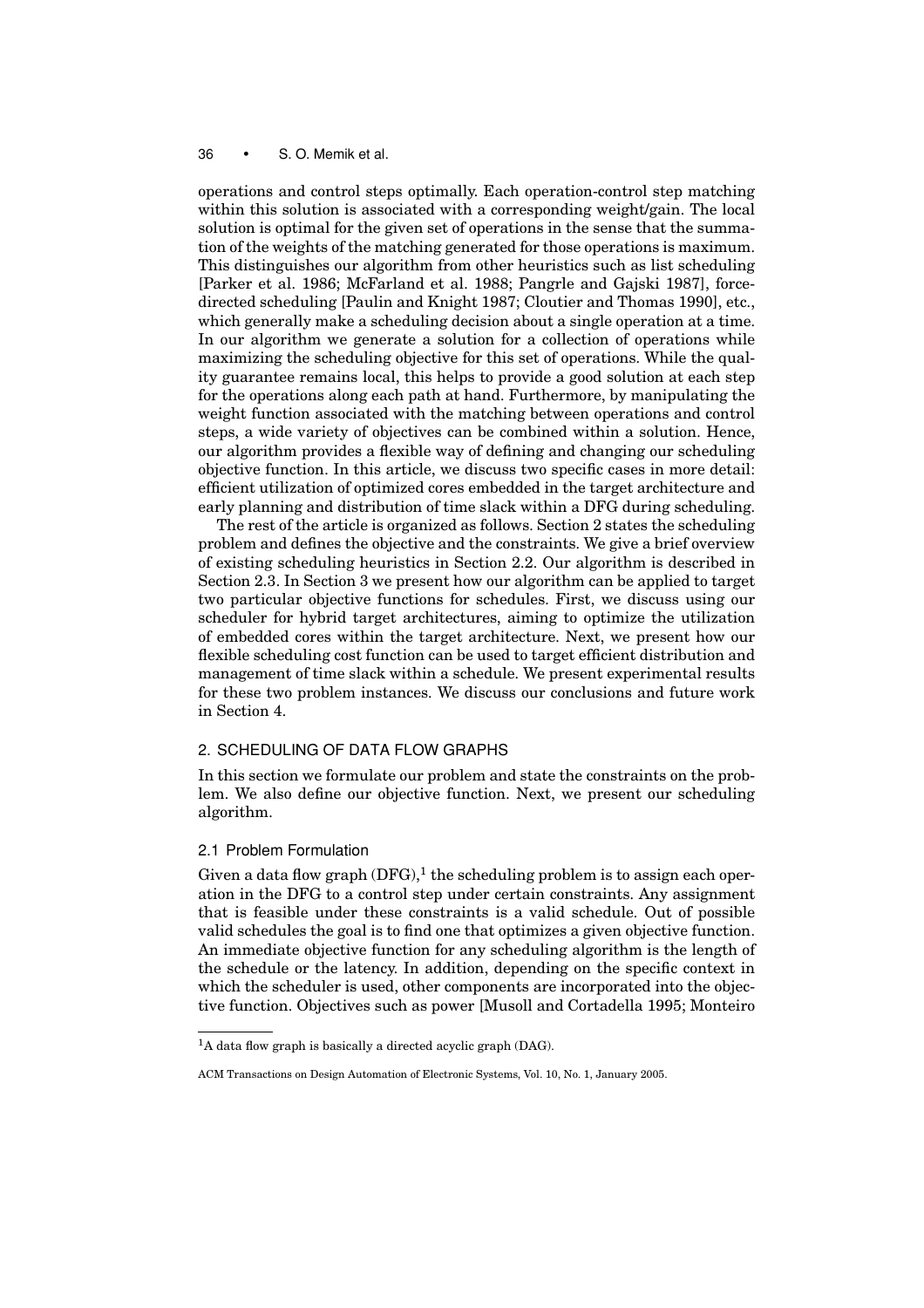et al. 1996; Shiue and Chakrabarti 2000] and register usage [Wong et al. 2002] have been incorporated into scheduling algorithms in the past. In this work we will introduce two other objective functions and show how the cost function of our algorithm can be easily adjusted to include either of those. We will discuss these objective functions in Section 3. The objective function is maximized under a set of constraints. For our scheduling problem the following constraints are given:

- —For each operation a start time must be defined.
- —Data dependencies imposed by the DFG must be obeyed. Let,  $op_i$  and  $op_j$ be two operations in the DFG. In addition, let  $op_i$  be the parent of  $op_i$ . This means that  $op_i$  has a data dependency on  $op_i$ . Then, the control step in which  $op_i$  starts must be later than the finish time of  $op_i$ .
- —At any control step, the number of active operations of any type must be less than or equal to the number of available resources of that type.

## 2.2 Scheduling Algorithms Overview

Most of the practical formulations of the scheduling problem are NP-complete. These instances contain combinations of dependency, timing, and resource constraints. Several efficient heuristics have been proposed in the literature for these problem instances. Two of the most widely used approaches are *list scheduling* and *force-directed scheduling*. List scheduling maintains an ordered list of operations that can potentially be scheduled at a control step with no violation of data dependency. Considering one control step at a time, operations are selected from this ordered list one by one according to some priority function and scheduled at the control step under consideration. There exist a variety of realizations of this approach [McFarland et al. 1988; Thomas et al. 1990; McFarland 1986; Parker et al. 1986; Pangrle and Gajski 1987; Kramer and Rosenstiel 1990]. In force-directed scheduling [Paulin and Knight 1989] the goal is to create a balanced distribution of operations among control steps. Using the mobility of each operation to define possible intervals of execution, the potential *demand* for each control step is determined. The operation-to-control step assignment, which will contribute toward the most homogeneous distribution is accepted at each step. This approach has been incorporated into high-level synthesis systems as well [Paulin and Knight 1987; Cloutier and Thomas 1990]. Another type of scheduling method is referred to as *path-based scheduling* in the literature [Camposano 1991]. This method has been proposed for scheduling control flow graphs. Paths of execution within the control/data flow are handled individually. Each such possible path is scheduled independently in an optimal fashion. Then the final schedule is constructed by imposing the resource constraints and overlapping the path's schedules accordingly. Other popular techniques for scheduling with control flow are trace scheduling from microcode compaction [Fisher 1981] and percolation scheduling [Potasman et al. 1990]. While most of the above-mentioned scheduling heuristics produce a scheduling decision for one operation at a time, our algorithm generates an assignment between multiple operations and control steps at once. The particular set of operations to be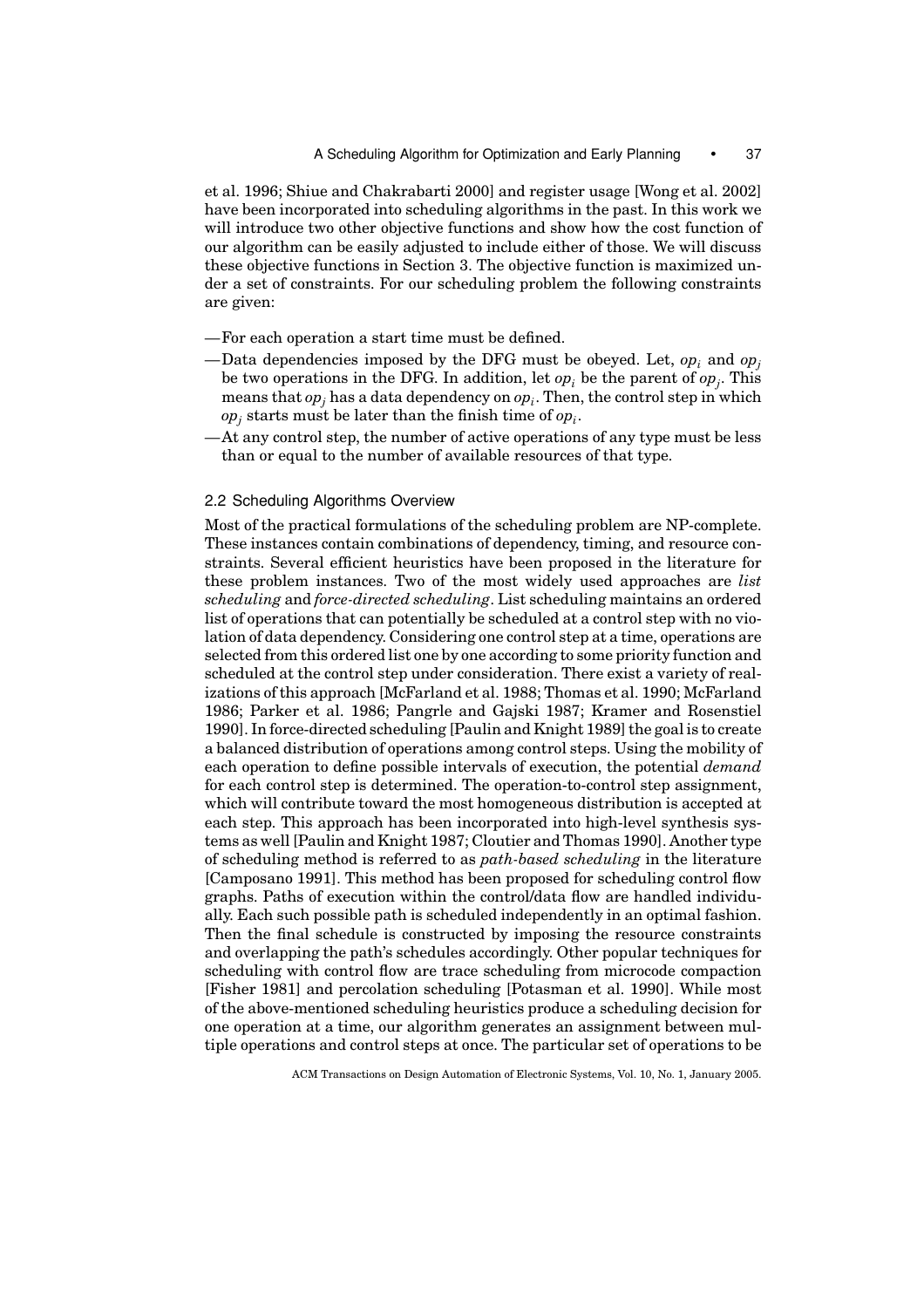scheduled at each step constitute a chain of data dependency. This may be also called a *path spanning* through the DFG. In path-based scheduling algorithms mentioned earlier such as [Camposano 1991], any sequence of operations that can possibly be executed conforming to the control flow is a path. Those operations do not need to create a chain with direct data dependencies. Therefore the path-based scheduling algorithms consider an exponential number of possible execution paths and combine their schedules eventually. In our scheme the definition of a path is restricted to chains of operations with data dependencies among them. The number of such paths extracted from an input DFG is kept small, just enough to have considered all operations within the DFG. In fact, we can find such a set of paths for a DFG in polynomial time.

Our technique to perform the actual assignment of operations to control steps is based on weighted noncrossing bipartite matching. This approach is fundamentally different from list scheduling and force-directed scheduling, and path-based scheduling in nature. Moreover, at the local level, we can provide theoretical guarantees on the quality of the operation-control step assignment for individual operation chains. An algorithm proposed by Timmer and Jess [1995] uses bipartite graph matching for scheduling DFGs. In their work, a bipartite matching was performed between operations in the DFG and control steps without considering dependencies and the result was pruned with a heuristic in order to comply with precedence constraints. In our approach we show how to *optimally* solve the matching problem between a set of operations along a path and control steps *while satisfying* precedence constraints within the path. Hence, we have integrated the two problems handled separately by Timmer and Jess [1995]. Also, the method proposed by Timmer and Jess does not incorporate any objective function into the bipartite matching stage. In our method, we are additionally maximizing an objective function by generating a *maximum weight* matching. We will present a detailed analysis of our algorithm in the next section.

## 2.3 Our Scheduling Algorithm

Our scheduling algorithm consists of two main tasks. First, selecting a chain of operations to schedule together. Next, scheduling this set of operations by generating a noncrossing maximum-weight bipartite matching. The input to our algorithm is a data flow graph, and resource constraints for each resource type. In the following we will present details of the two main tasks within our algorithm.

2.3.1 *Selection of Operation Chains.* At each step we extract a chain of operations from the input DFG. We start with extracting the longest path from the DFG. After one set of operations are scheduled those operations are removed from the DFG and the next longest path within the remaining graph is found. In this manner paths are selected in decreasing order of path delays. While doing that we retain information regarding the latencies of the scheduled operations. In other words, for nodes already scheduled in the DFGs their delay is added on top of the expected delays of remaining paths to preserve the ordering of criticality among different paths. Finding the longest path in a directed acyclic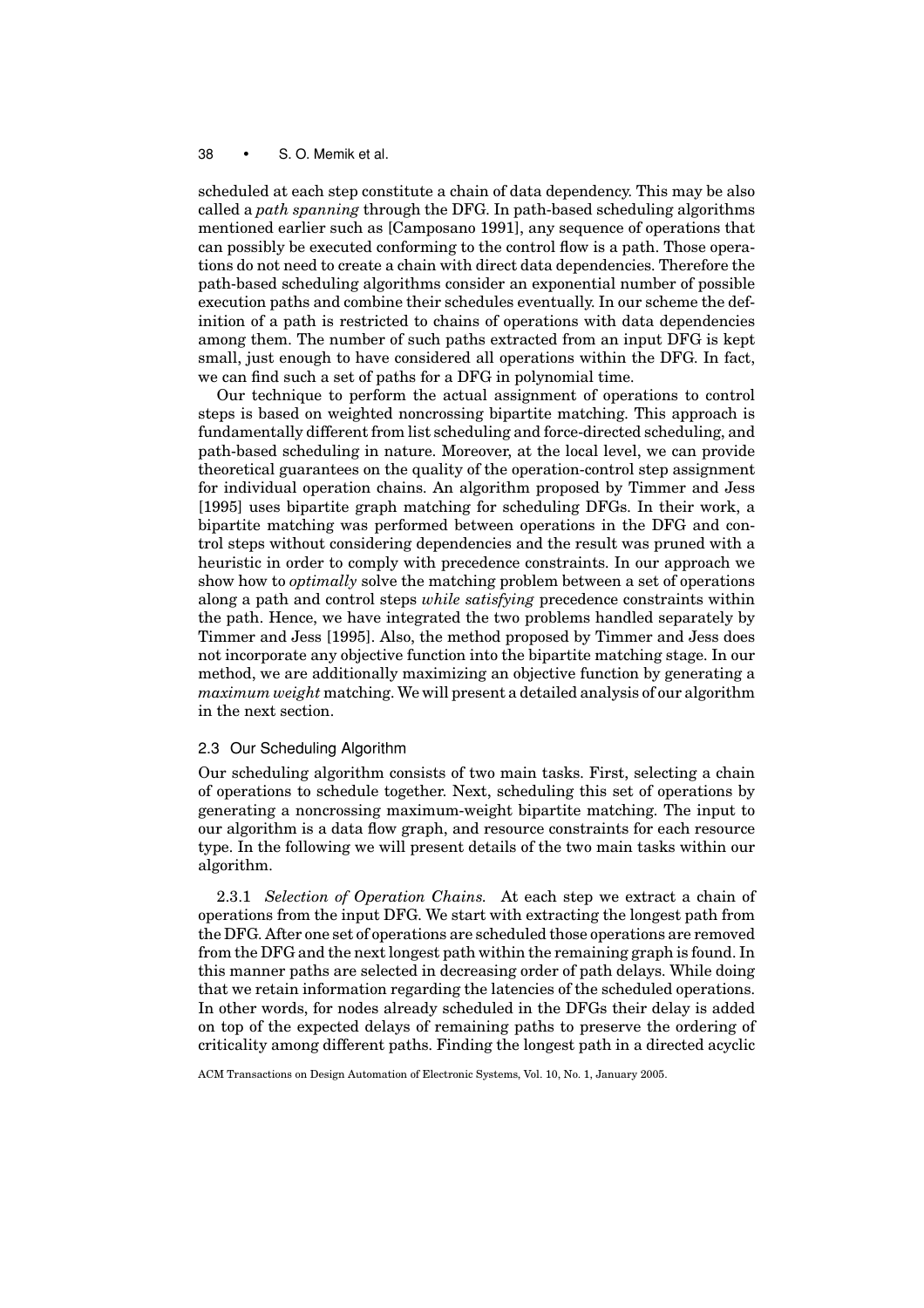

Fig. 2. (a) Example data flow graph. (b) A sample path extracted from the data flow graph.

graph (DAG)—as a graph type, a DFG is basically a DAG—can be done in polynomial time, in  $O(V + E)$  time (*V* is number of nodes and *E* is number of edges in the DAG). The first chain of operations we process are those along the critical path of the DFG.

As the algorithm progresses the schedule of each new set of operations is constrained by the existing partial schedule of the DFG so far. The task of scheduling a given chain of operations at each scheduling step is tackled with a geometric approach.

2.3.2 *Scheduling Using Maximum-Weight Noncrossing Bipartite Matching.* The input to the local problem, that is, scheduling of a path, is a chain of operations. Consider the example DFG shown in Figure 2(a). Figure 2(b) illustrates a chain extracted from this DFG.

We visualize the problem of scheduling the operations along this chain as a bipartite matching between operations and control steps. A bipartite graph depicting this formulation for the chain in our example is shown in Figure 3(a). This bipartite graph consists of nodes corresponding to operations and control steps. An edge between an *operation-node* and a *control step-node* represents the possibility of assigning that operation to that control step. Constraints of the scheduling problem decide whether it is feasible to have an edge between a certain operation and a control step. For instance, at some point during the execution of our algorithm, at a certain control step the number of operations scheduled might have reached the number of available resources of some type. As we build the bipartite graph for the next set of operations to match to control steps, there cannot be an edge between any operation demanding that resource type and this control step. For any two consecutive operations along the path, the earliest possible matching between the child any control step must be later than the earliest possible matching between the parent and any control step. The latencies of individual operations may be single cycle or multiple cycles. When deciding the latest cycle at which a predecessor can finish we take this into account for multicycle operations. For instance, consider the operations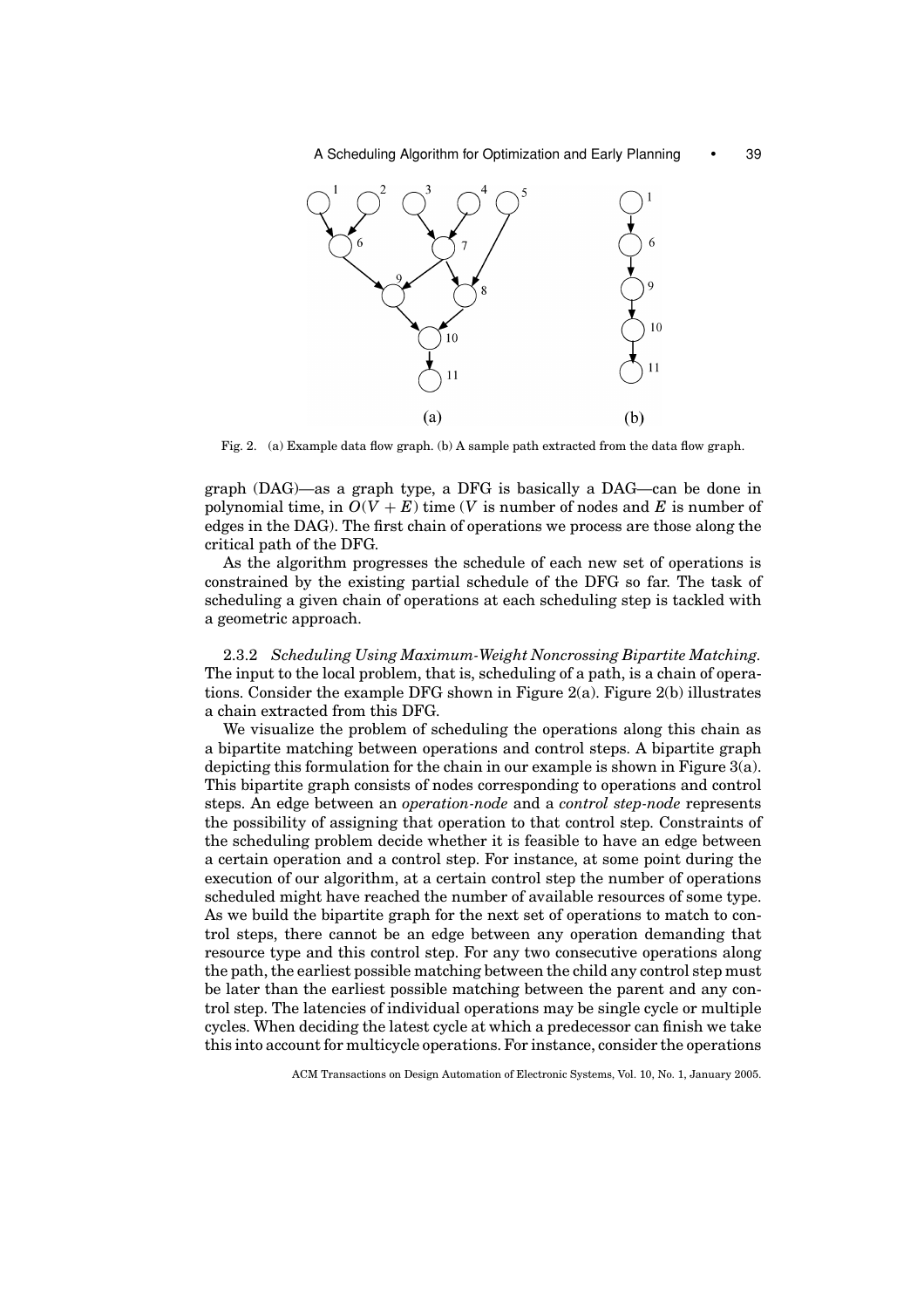

Fig. 3. (a) Bipartite graph representing the matching between operations in a path and control steps. (b) A noncrossing bipartite matching between operations and control steps.

 $Op_6$  and  $Op_9$ . The earliest possible matching for the parent operation is to control step 2. Therefore, there cannot be any edge between the child operation, *Op*9, and any control step earlier or equal to control step 2. Also, as operations from extracted paths are scheduled, their start and finish times restrict the intervals of control steps within which their predecessors and successors need to be scheduled. Our matching is also weighted, that is, each edge in the bipartite formulation is assigned a weight. In fact, for each path under consideration our goal is to find a matching such that the sum of the edge weights in the matching is maximum. The edge weights are used to formulate the objective function of the schedule; hence maximizing the sum of the weights in turn maximizes our objective function.

A mathematical function *F* needs to be defined to compute the weights. *F* is constructed according to what we want to achieve in our schedule. In different cases and applications different objectives can be more relevant or important. A traditional objective for scheduling is minimizing latency. However, a versatile and flexible scheduling algorithm should be able to consider other objectives depending on the particular context. Our approach in constructing *F* is to combine different optimization objectives in a weighted sum. User-defined coefficients for each term of *F* maintains the balance between different objectives. In the next section we will provide specific examples of objectives that can be incorporated into our cost functions.

A valid schedule for a path is a noncrossing matching between operations and control steps. This is a different problem than the general bipartite matching. Techniques, such as max-flow [Cormen et al. 1990], to find a bipartite matching do not guarantee yielding a noncrossing matching. A noncrossing bipartite matching means that in the matching solution no edges are allowed to cross.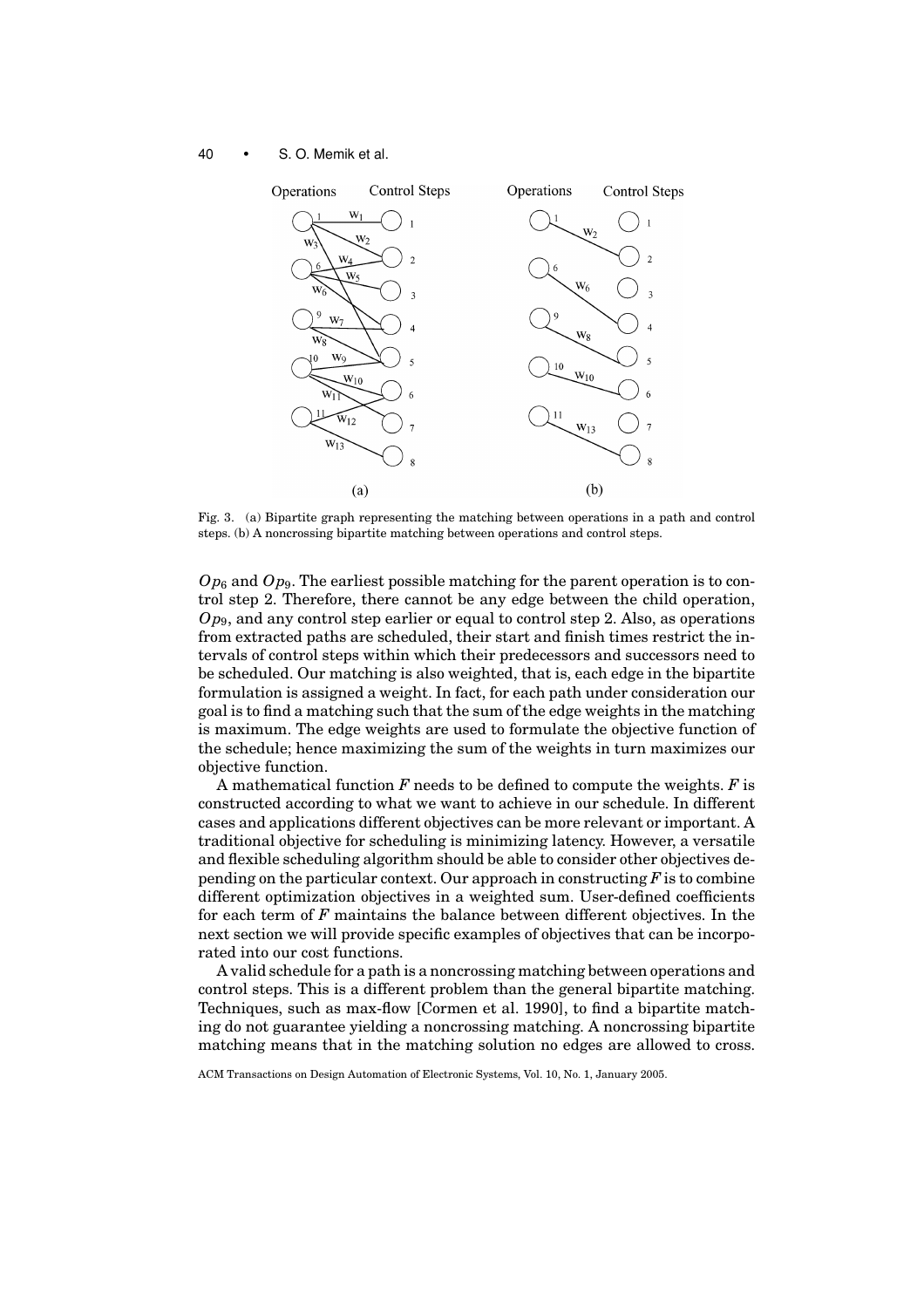

Fig. 4. (a) Weighted bipartite formulation for scheduling a path. (b) The geometric formulation of scheduling.

This actually corresponds to the data dependency constraint. Since along each path consecutive operations have data dependency, their matching to control steps must be noncrossing. A possible noncrossing matching for the example path from Figure 2(b) is shown in Figure 3(b).

Now the question is how to find a noncrossing matching with maximum weight total out of all possible noncrossing matchings. The bipartite matching formulation is a conceptual aide to visualize our problem. To find the actual solution, we will transform our problem into geometric domain and use the dominance concept in computational geometry [Lee 1996; Atallah and Kosaraju 1989] to solve our scheduling problem. To do this we first create a point in the  $x - y$  plane for each possible matching between operations and control steps. Figure 4 shows the original bipartite graph and the corresponding set of points in the *x*- *y* plane for our example path. Operations are placed along the *x*-axis and the control steps are placed along the *y*-axis. A possible matching between an operation  $Op_i$  and control step *c* is represented by a point in the plane with coordinates  $(x, y)$ . To create the point set for a path of length  $k$ (*k* is equal to 5 for our example, since there are 5 operations along the path), we enumerate the operations with indices starting from 1 to *k*, following the topological order of the operations along the path. Then, the coordinates of each point representing the edge between  $Op<sub>i</sub>$  and control step  $c$  are defined as follows:

$$
x(Opi) = index(Opi) and y(Opi) = c.
$$

ACM Transactions on Design Automation of Electronic Systems, Vol. 10, No. 1, January 2005.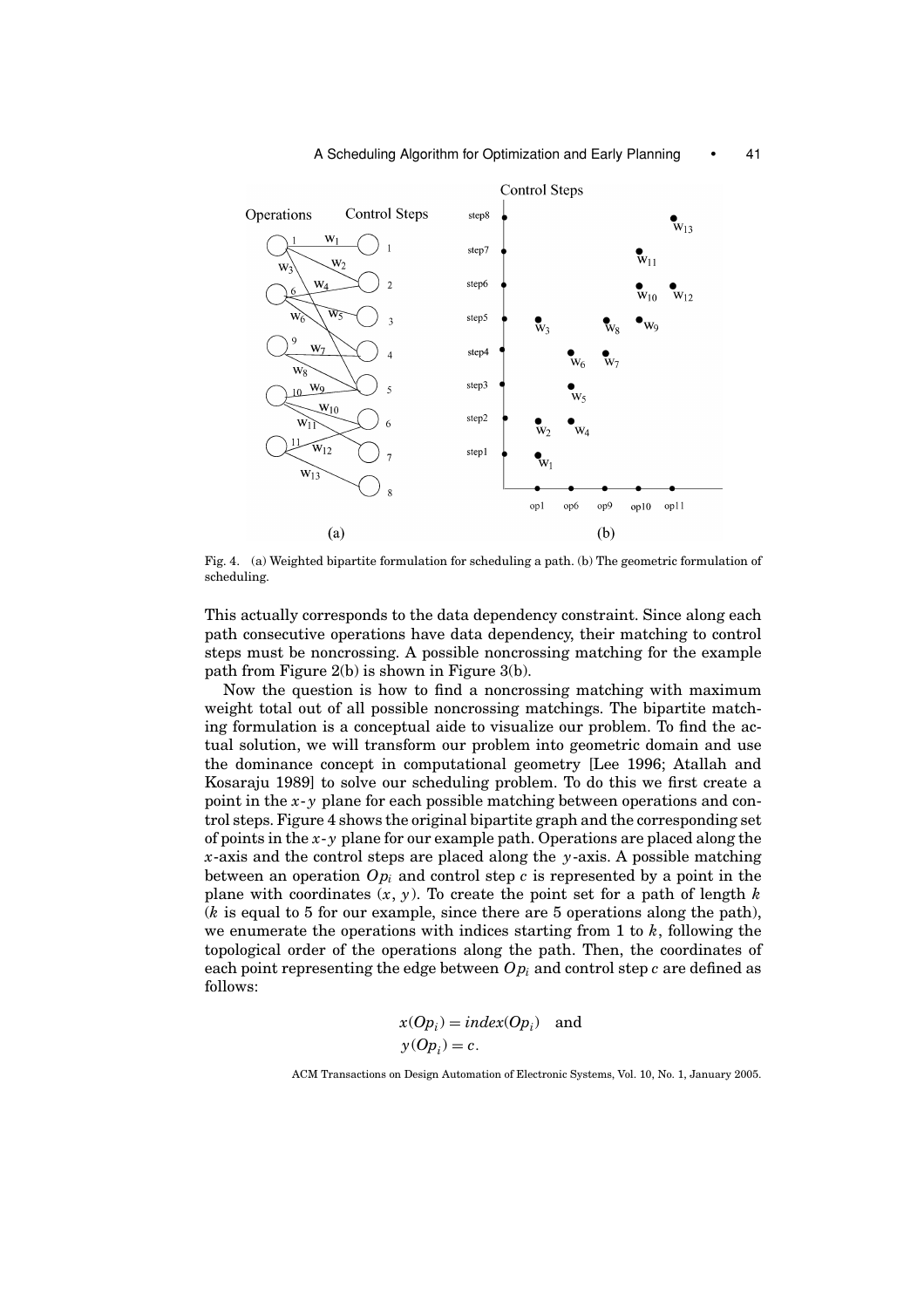In our example index( $Op_1$ ) = 1, index( $Op_6$ ) = 2, and so on. The weights associated with edges in the bipartite graph are attached to the points on the plane as weights.

The following definitions will provide the background and the necessary terminology for understanding our method to perform the scheduling.

*Definition* 1*.* On the two-dimensional plane, point *P dominates* point *Q* iff  $x(P) > x(Q)$  *AND*  $y(P) > y(Q)$ .

*Definition* 2*.* A set of *k* points  $(P_1, P_2, \ldots, P_k)$  in the *x*-*y* plane, where  $P_i$ dominates *Pi*−<sup>1</sup> is called a *k-chain*.

*Definition* 3*.* Given a set of points in the *x*- *y* plane, among all chains of length *k* that exist within this set, the *k*-chain with the maximum total of weights is called the *maximum weighted k-chain*. The weights are those attached to each point in our formulation.

Having created a set of points in the plane as explained above, the schedule for the path is generated by finding the *maximum weighted k-chain* within this point set. *k* is equal to the number of operations on the path that is being scheduled. By finding a chain of length *k*, that is, selecting *k* points from the plane, we will have found a matching between each operation and a control step. The property described in Definition 1 ensures that the matching found complies with dependencies among operations. Also we will ensure that our method finds a chain of length *k* and does not return any chain of shorter length, which would leave some operations unscheduled. Once we guarantee finding a chain of length *k*, combined with the dominance property from Definition 1, each point in the resulting *k*-chain must correspond to a matching for a distinct operation. Therefore, this *k*-chain corresponds to the schedule of the path. Assuming that we find a chain of length  $k$ , no two points can have the same *x*-coordinate, since the *k*-chain would not possess the dominance property from Definition 1 in that case. Hence we guarantee that each operation is included in the solution with a valid matching. We will explain how we guarantee finding a chain of length *k* every time after we introduce the method of finding the *maximum-weighted chain*. For illustrative purposes, a possible *k*-chain from the point set of our example and the corresponding partial schedule is shown in Figure 5.

Atallah and Kosaraju [1989] proposed an optimal *O*(*n* log *n*) (*n* is the number of points in the plane) algorithm for finding the maximum-weight *k*-chain. We refer the readers to Atallah and Kosaraju [1989] for the proof of optimality. If for each point *P* in the plane the weight  $w(P) = 1$ , then this algorithm returns the longest possible chain, which naturally corresponds to the maximum sum of weights. However, when arbitrary weights are assigned to the points in the plane, this algorithm yields the maximum weighted chain, but not necessarily of length *k*. As explained earlier, we need to guarantee a chain of length *k* and depending on our weight function *F* the weights can take arbitrary values. We propose an adjustment to the weights, such that the algorithm proposed by Atallah and Kosaraju [1989] can be adapted to our problem.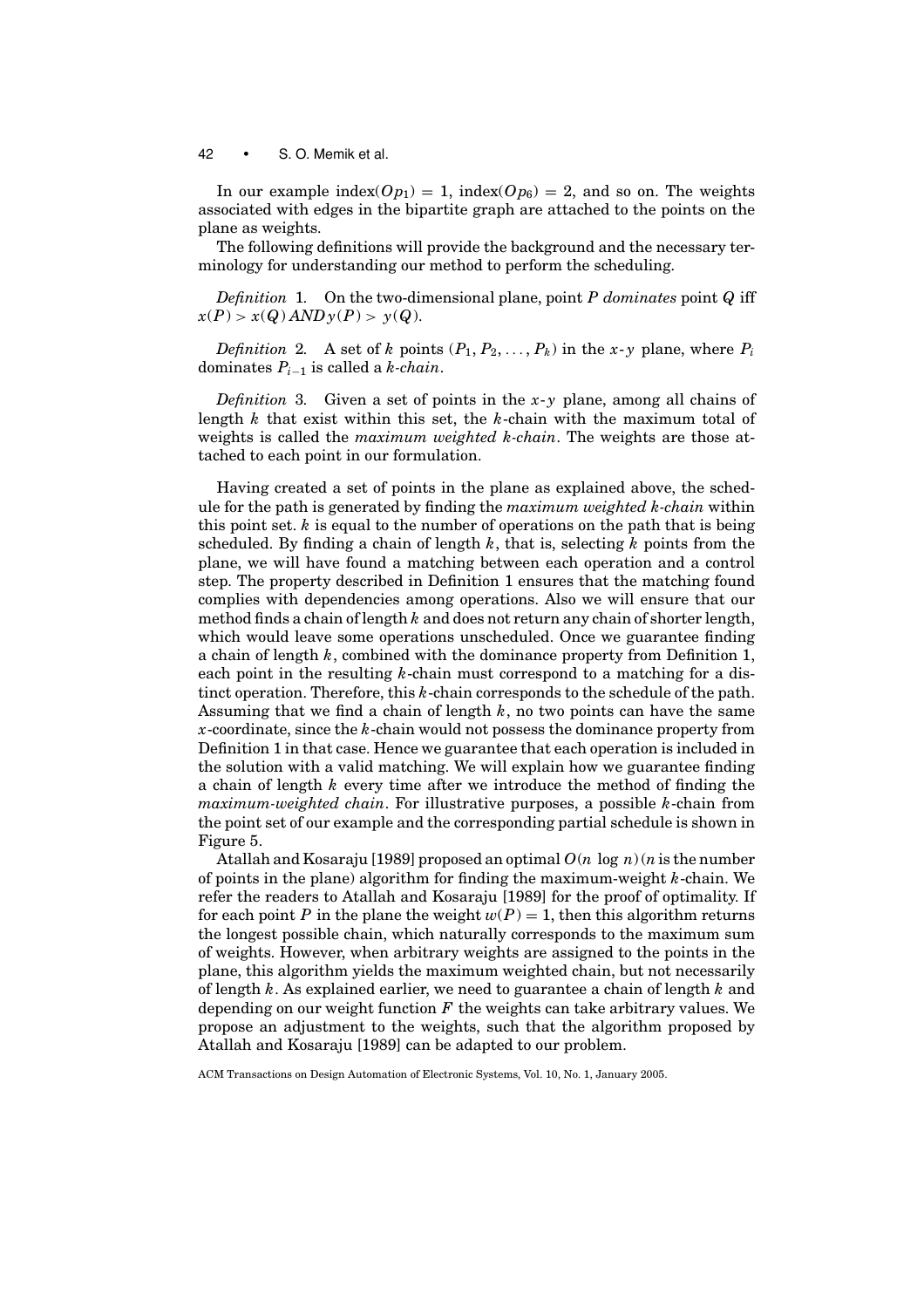

Fig. 5. (a) A hypothetical matching found using a maximum-weighted *k*-chain. (b) Corresponding partial schedule.

THEOREM 2.1. Let the weight  $w(P_i)$  of each point  $P_i$  in the plane have arbi*trary values. If each weight w*(*Pi*) *is replaced with*

$$
w(P_i)' = 1 + \frac{w(P_i)}{\left(\sum_{i=1}^n w(P_i)\right) + 1}
$$

*then the maximum weighted chain will be of length k, if any chain of length k exists in the point set.*

PROOF. Given a set of *n* points at *k* different *x*-coordinates (because we have *k* operations along the path to be scheduled), assume there exists a maximum weighted chain of length *k* −1. Then, the sum of weights on this chain would be

$$
(k-1)\cdot 1 + \sum_{i=1}^{k-1} \frac{w(P_i)}{\left(\sum_{i=1}^n w(P_i)\right) + 1}.
$$

The second term in the above sum is the sum of weights for *k* −1 points divided by the total sum of weights plus 1. This term is always less than 1. Therefore,

$$
k-1+\sum_{i=1}^{k-1}\frac{w(P_i)}{\left(\sum_{i=1}^n w(P_i)\right)+1} < k.
$$

On the other hand, if we take any *k* points (strictly one from each *x*-coordinate obeying dominance condition; assuming at least one chain of length *k* exists,

ACM Transactions on Design Automation of Electronic Systems, Vol. 10, No. 1, January 2005.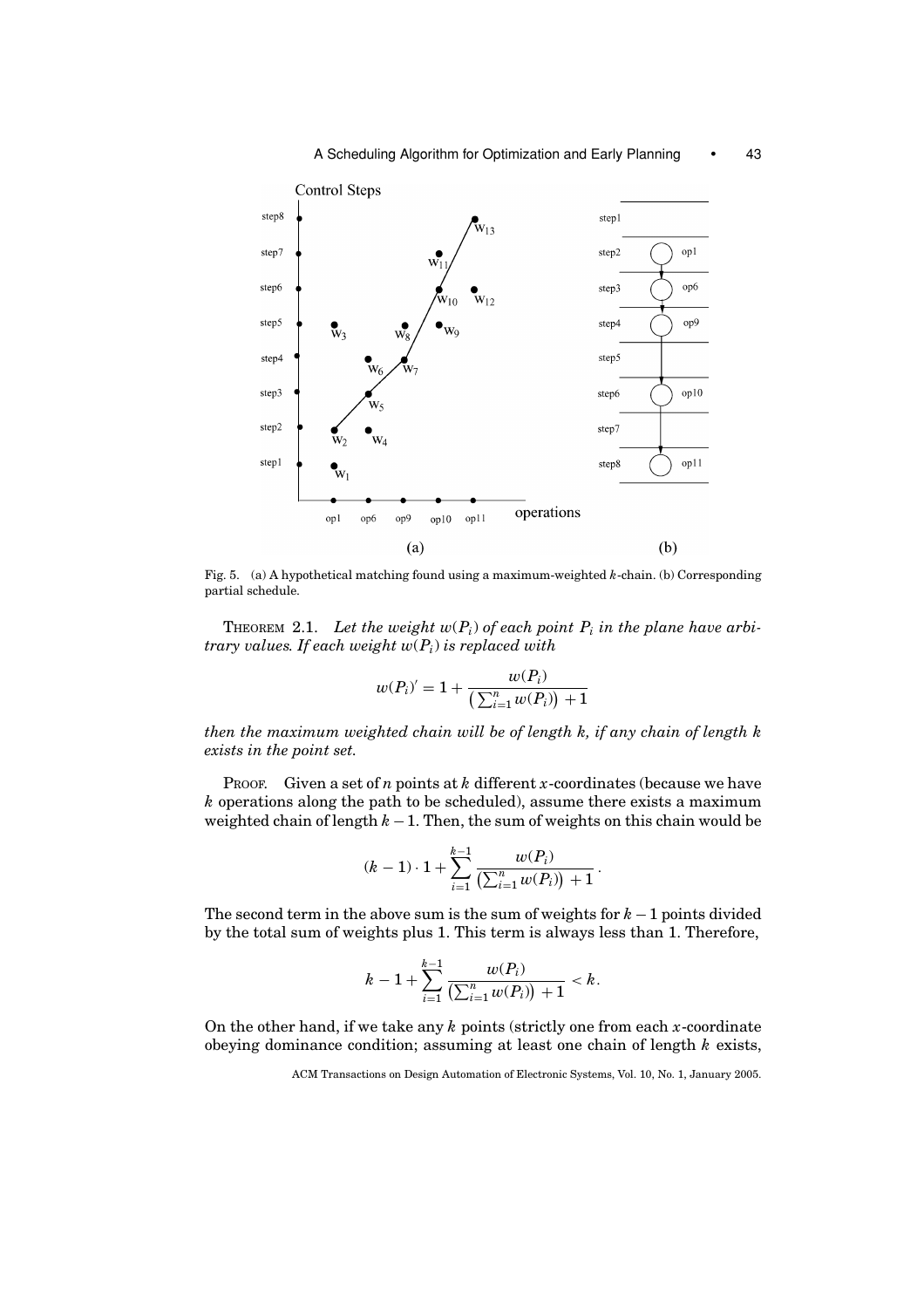we should be able to do that) the sum of the weights of these *k*, points will be

$$
k \cdot 1 + \sum_{i=1}^{k} \frac{w(P_i)}{\left(\sum_{i=1}^{n} w(P_i)\right) + 1},
$$

which is definitely larger than the sum of *k*−1 points. This contradicts the initial assumption of having a (*k* − 1)-chain with a maximum-weight sum. Hence, the weight sum of any chain of length *k* will be larger than any chain of shorter length with this weight assignment. (The case for chains shorter than  $k-1$ follows same arguments.)  $\Box$ 

COROLLARY 2.1. For any two weights  $w_1$  and  $w_2$ , if  $w_1 > w_2$ , then  $w_1' >$ *w*2-*. This property ensures that if a k-chain found with adjusted weights is a maximum-weighted chain, then by converting back to the original weights we can show that the original weights would yield the same maximum-weight kchain.*

So far we have explained how to guarantee finding a maximum-weighted *k*-chain if at least one chain of length *k* exists in the point set. To guarantee the latter, that is, that there is at least one *k*-chain in the point set, for each operation along the current path there needs to be at least one feasible matching control step. In other words, there must be at least one point with each *x*coordinate from 1 to *k*. At each scheduling step, we check the point set generated for each path of operations to verify that this is true. If not, we perform a correction pass. This actually corresponds to situations when the schedules of different paths need to be combined. Note that in our algorithm once a path is selected all operations along the path are scheduled regardless of whether any of their predecessors are scheduled. Sometimes, the parent of an already scheduled operation is included in a path that is extracted from the DFG later in the execution of the algorithm. It can be the case that at some point due to resource and/or dependency constraints we cannot find any possible feasible matching between control steps and the parent operation that appeared later in the scheduling process. In these cases we restore the feasibility of the matching, that is, we ensure finding at least one chain of length *k* in the point set by inserting extra control steps into the schedule. We do this according to the following rules. Assume at some point we are about to schedule a path that contains an operation which has some already scheduled successor(s). If the earliest possible start for the predecessor operation is later than the earliest scheduled successor, then we insert extra control steps right before the earliest scheduled successor and push all operations starting at or later than this step by the delay of the predecessor operation. If the earliest possible start of the predecessor operation is earlier or at the same time as the earliest scheduled successor operations (probably the predecessor operation has large delay, such that its result is not ready for the earliest scheduled successor although it can start before the earliest scheduled successor), then we need to determine the number of extra control steps to be inserted as follows. If the earliest possible start time of the predecessor operation is equal to the start of successor, then we insert as many control steps as the delay of the predecessor operation. If the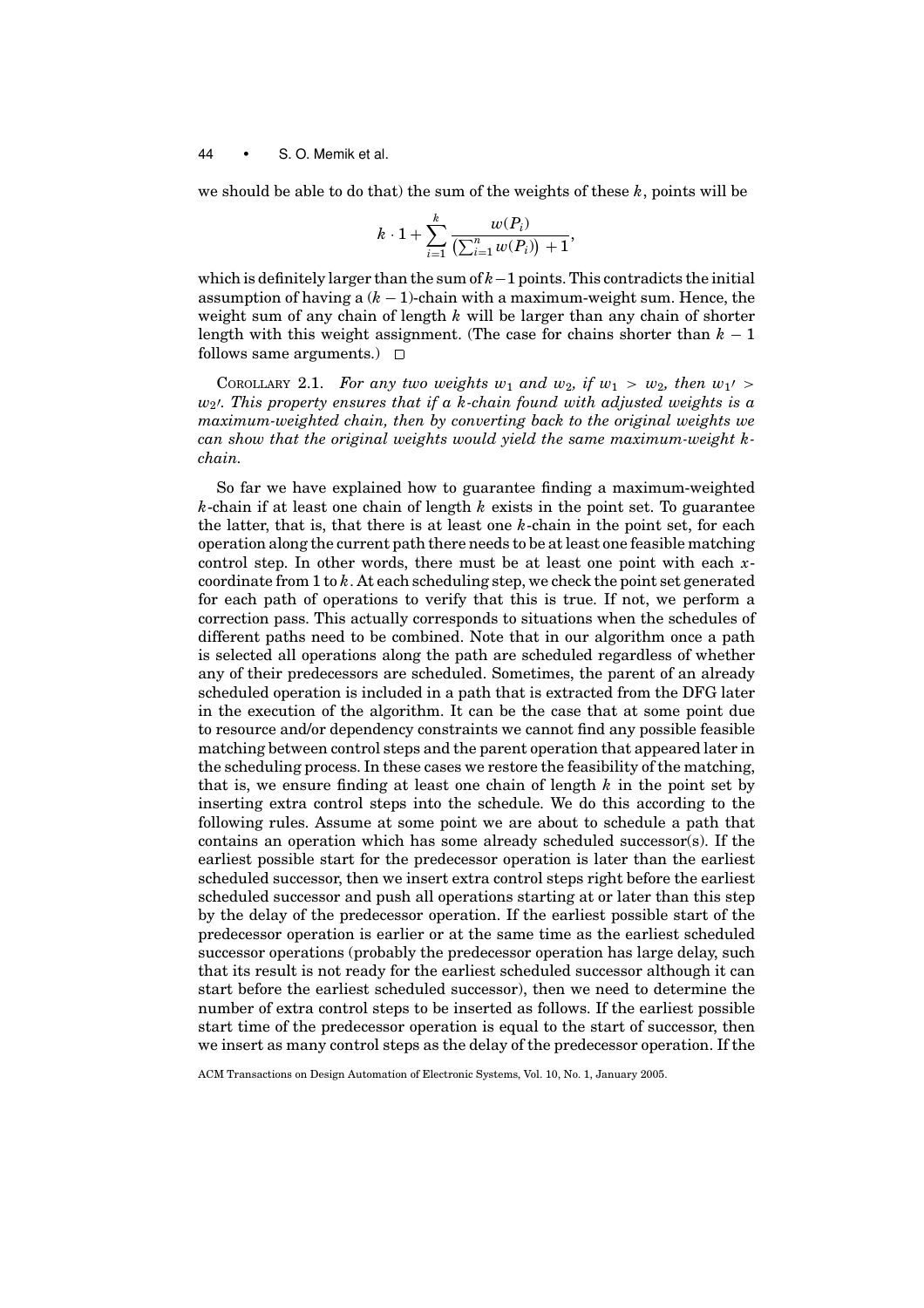

Fig. 6. A sample DFG where  $O(V)$  correction passes will be required.

predecessor operation can start earlier than the earliest scheduled successor but cannot finish on time, then we push the schedule by the overlapping amount of control steps by inserting extra control steps.

In the following we will make a quick analysis of the worst-case behavior expected from our algorithm in terms of number of correction passes that have to be performed. Consider a DFG as shown in Figure 6. Assume that all operations are of same type and also assume that there is only one resource available. Finally, assume that all operations take a single control step. Given these conditions, our algorithm would first schedule a path such as  $(Op_1 - Op_5)$  in the first and second control steps. Then, the algorithm encounters  $Op_2$  (plus the delay of  $Op_5$ ) as the second path. At that point we will need the correction pass and push operation  $Op_5$  by one control step to accomodate time for  $Op_2$ . Similarly, in the consequent steps of the algorithm, a correction pass will be required before scheduling  $Op_3$  and  $Op_4$ . This shows that we might need corrections proportional to *V* , which is the number of operations in the DFG. Note that, in each step, the scheduling decision of at least one node (the node with no parent) will be finalized. Therefore, we will not need more than *V* correction passes. Consequently, in the worst case our algorithm will require  $O(V)$  correction steps passes.

The need for correction passes is correlated with three factors. First, it is related to the DFG topology. For DFGs with low connectivity and with more independent paths spanning throughout the DFG, possibly there will be fewer conflicts. Second, the resource constraint will impact the frequency of occurence of conflicts. Consider the earlier example of Figure 6. If there were four resources available, there would be no need for correction passes. If there were three resources, there would be a single correction pass. For more stringent resource constraints, the conflicts during scheduling will increase. Finally, the selection of paths is important. We try to minimize possible conflicts by scheduling the longest paths first. By doing this, operations on long paths would be more likely to be scheduled much later than their yet unscheduled predecessors in shorter paths.

Although our algorithm is locally optimal, it might not yield a globally optimal schedule. This lack of optimality is related to the correction passes. Although we schedule a given path optimally under the given conditions, it does not mean that the final global schedule will require this path to be scheduled within the shortest time. In fact, correction passes try to merge optimally scheduled paths into nonoptimal paths that will be required by the optimal global schedule. However, due to the selection order of the paths and our local decisionmaking mechanism, we might not be able to merge into the globally optimal schedule.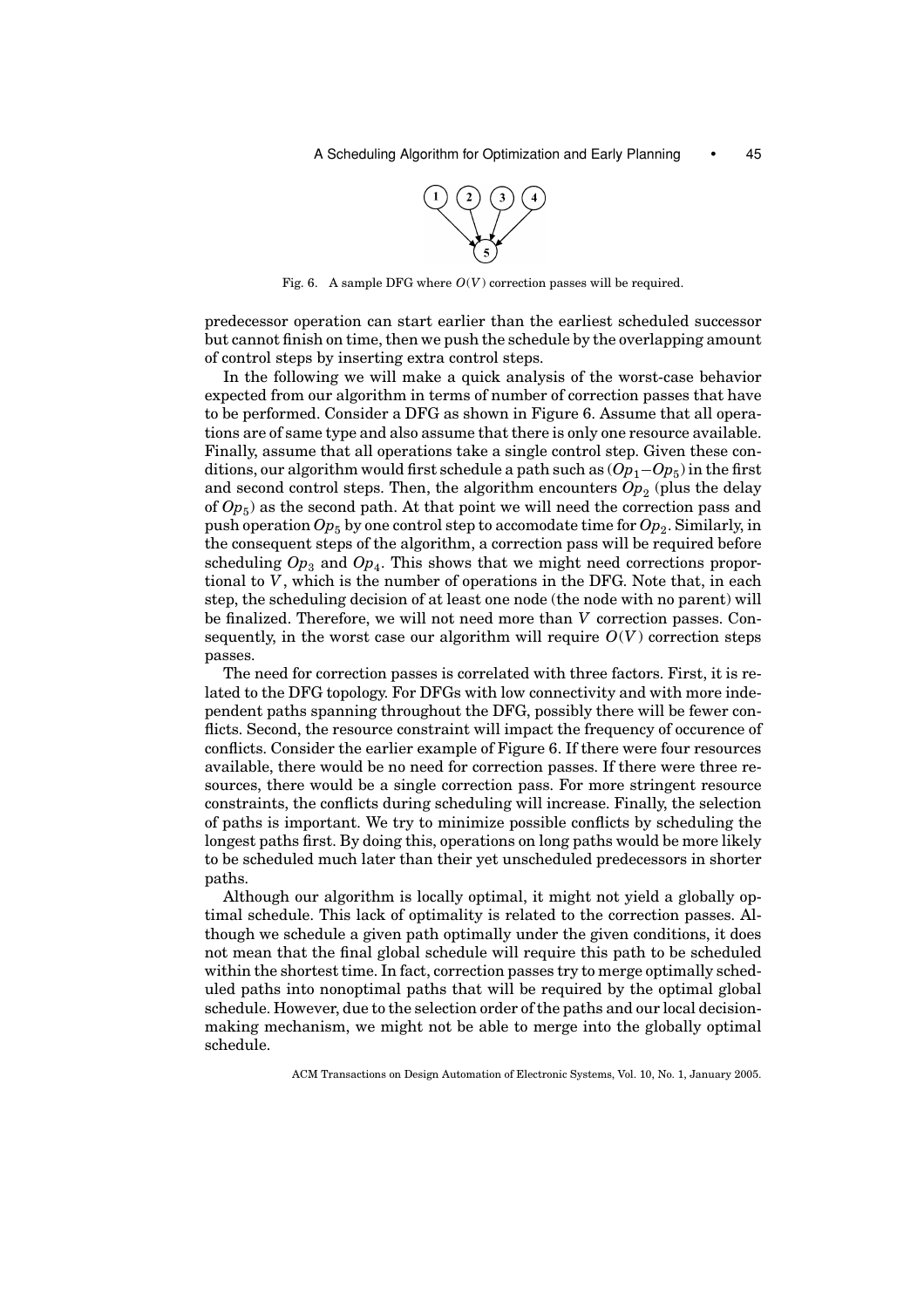| $geom\_Scheduling(DFG(V,E))$ |  |
|------------------------------|--|
|------------------------------|--|

| while there are unscheduled operations in the DFG                         |
|---------------------------------------------------------------------------|
| Select the most critical (partial) path                                   |
| Generate the point set in the X-Y plane                                   |
| Check for feasibility of point set (insert extra control steps if needed) |
| Assign weight $i = F(p_i)$ to each point $p_i$                            |
| Apply max_weighted_k_chain()                                              |
| Update the DFG                                                            |
|                                                                           |
| end while                                                                 |





(d) Third scheduling step and final schedule

Combining all the steps explained above, the overall scheduling algorithm is summarized in Figure 7.

In Figure 8 we illustrate the execution of the algorithm on a sample DFG. We assume that one ALU to execute additions and subtrations and two multipliers is available. In addition, the latency of the ALU is a single cycle and the latencies of the multipliers are two cycles. In this case the scheduling algorithm executes in three steps. In the first step, the chain consisting of M1, M4, S6, S7, M8, A9 is scheduled. For this example we assume that weights

Fig. 8. Illustration of the algorithm with a sample DFG.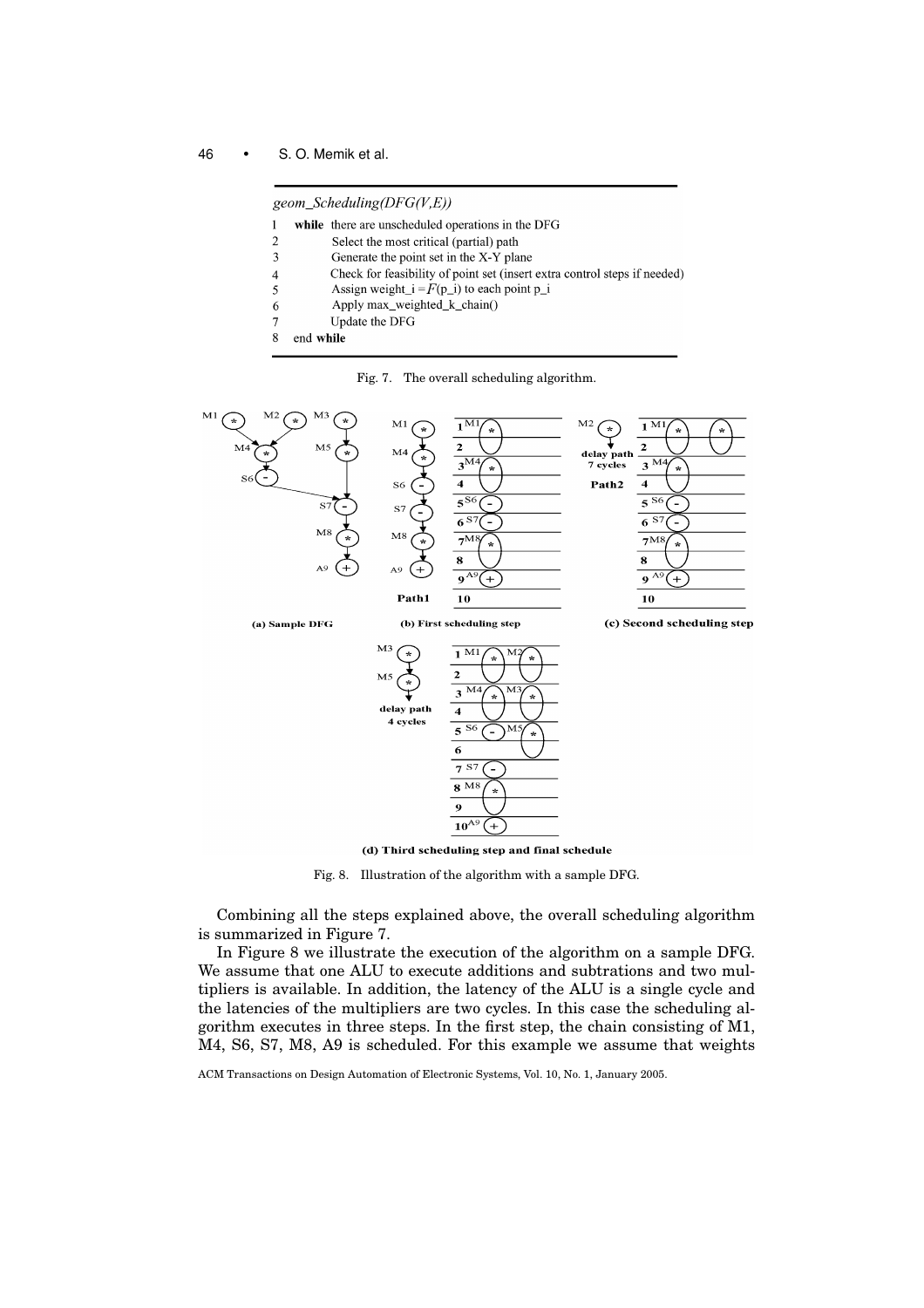of matchings are adjusted such that the earliest schedule step is preferred for each operation. In the second step, the operation M2 is scheduled. M2 is chosen next considering that M2 combined with the path following M2, which consists of already scheduled operations, has the next longest delay. In the third and last step, the chain consisting of operations M3, M5 is scheduled. However, at this step the initial bipartite graph created for this chain is infeasible. This is due to the fact that the earliest possible matching between operation M5 and a clock step with a free multiplier is later than the step at which the successor of M5, which is S7, is scheduled. Therefore, at this point a correction step is applied. S7 and all transitive successors of S7 are shifted by a cycle. After this correction, step M3 and M5 can be successfully scheduled. The final schedule is shown in Figure 8(d).

# 3. TUNING THE MAXIMUM WEIGHTED MATCHING FOR SCHEDULING OBJECTIVES

We can use the maximum-weighted matching procedure to optimize different objectives within the schedule. Any possible matching between an operation and a control step would contribute to the quality of the certain feature(s) that we aim to embody in the final schedule. Different assignments of operations to control steps can result in different amounts of resource requirements, interconnect structure, switching activity, operation slack, etc., in the final synthesized design. In this article we present how we can utilize the flexibility of the weight assignment to pursue two specific objectives: utilization of embedded fixed cores within an embedded system or within the programmable fabric of a reconfigurable device, and early planning and distribution of slack within a schedule.

An immediate objective for our scheduling algorithm is to minimize latency. In order to optimize for this objective only, we need a function that assigns monotonically decreasing values to weights. We need such a distribution among the weights assigned to all feasible matchings between an operation and all candidate control steps. In other words, for each operation the weight of matching it with a certain feasible control step *c* must be larger than matching the same operation with any *later* feasible control step. A possible function to create these weights could be as follows:

# $F = \kappa - c$ .

Here,  $\kappa$  is some constant and *c* is the index of the control step. As we go further in time axis, the value of *F* will be monotonically decreasing.

## 3.1 Embedded Core Utilization Objective

A possible objective in high-level synthesis can arise due to the specific architectural features of the target system. For instance, looking back at the evolution of programmable systems, configurability was first available in standalone chips. These devices possess 100 % programmability. Currently, reconfigurable fabric is not only considered to be confined to standalone chips, but also is part of hybrid systems such as system-on-chip (SoC) solutions. While one trend is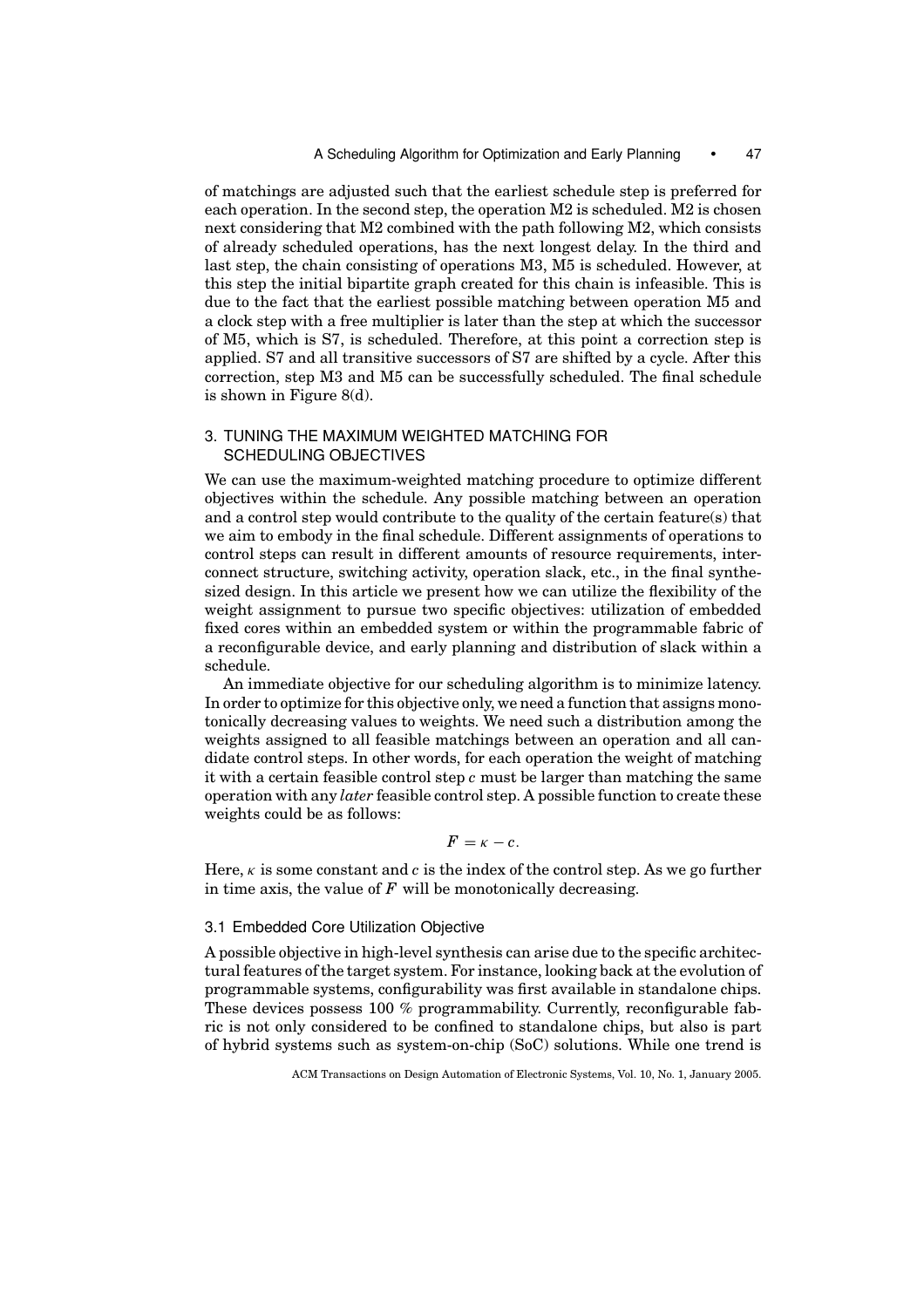toward embedding reconfigurable cores into SoCs with processors, DSPs, etc. [Hauck et al. 1997; Actel ; Altera Corp. ; Chameleon Systems], another direction of new architectures considers integration of optimized cores and hardwired blocks with reconfigurable fabric. The main goal here is to utilize the optimized blocks to improve the system performance. Such programmable devices are targeted for a class of applications, such as DSP [Xilinx, Inc. ] networking, or data communications [Lucent Technologies]. Embedded fixed blocks are tailored for the critical operations common to the application class. In essence, the flexible programmable logic is supported with the high-density, high-performance cores. This can be applied at various levels, such as the functional block level [Lucent Technologies] or the level of basic arithmetic operations, for example, multipliers [Xilinx, Inc.].

In the context of reconfigurable systems, there have been efforts to create compilation frameworks where templates for frequently occurring operations or operation clusters are extracted and mapped onto specialized cores. Such a framework is described by Kastner et al. [2001]. In a synthesis environment, where such templates are recognized for a given application during compilation, it is crucial to utilize these optimized modules during the actual synthesis of the datapath at the high-level synthesis stage.

For mapping designs on such special architectures, there is a need for synthesis tools that are aware of the features of the underlying hardware resources. The customized cores certainly improve the application's running time since they are superior in delay to their counterparts implemented with reconfigurable logic. A similar argument is valid for the power consumption. Finally, those blocks will lessen the reconfiguration overhead for the overall design. The power of the context-based reconfigurable architectures lies in the efficient utilization of the fixed cores within the system. By customizing our weight function *F* accordingly, we can make our scheduler aware of the customization of the target architecture. As a result, as we schedule DFGs we can exploit the optimized embedded cores without causing their limited availability become a bottleneck. Functional units for any desired operation type can be instantiated using reconfigurable logic. For operations that cannot be performed by the embedded cores, this is a necessity. For other operations, this can be done in order to exploit parallelism in the schedule. However, as mentioned earlier, the available blocks are highly preferred for those operations. It is the task of the scheduler to do the tradeoff in such situations.

When considering two different feasible control steps for a matching with an operation, the control step with a free customized block would be preferred over the other control step at which no customized embedded block is free. There still can be a feasible matching between the operation and the later step, assuming a reconfigurable module is available or can be instantiated. Nevertheless, the weight assigned to the first feasible matching should be made larger in order to make the algorithm aware of the resource preferences. Also, the value of the weight for the matching of the latter step can reflect the willingness of the synthesis to instantiate new reconfigurable modules. If this matching is associated with a very small value, the tendency would be to avoid instantiation of further reconfigurable modules, possibly in order to control the reconfiguration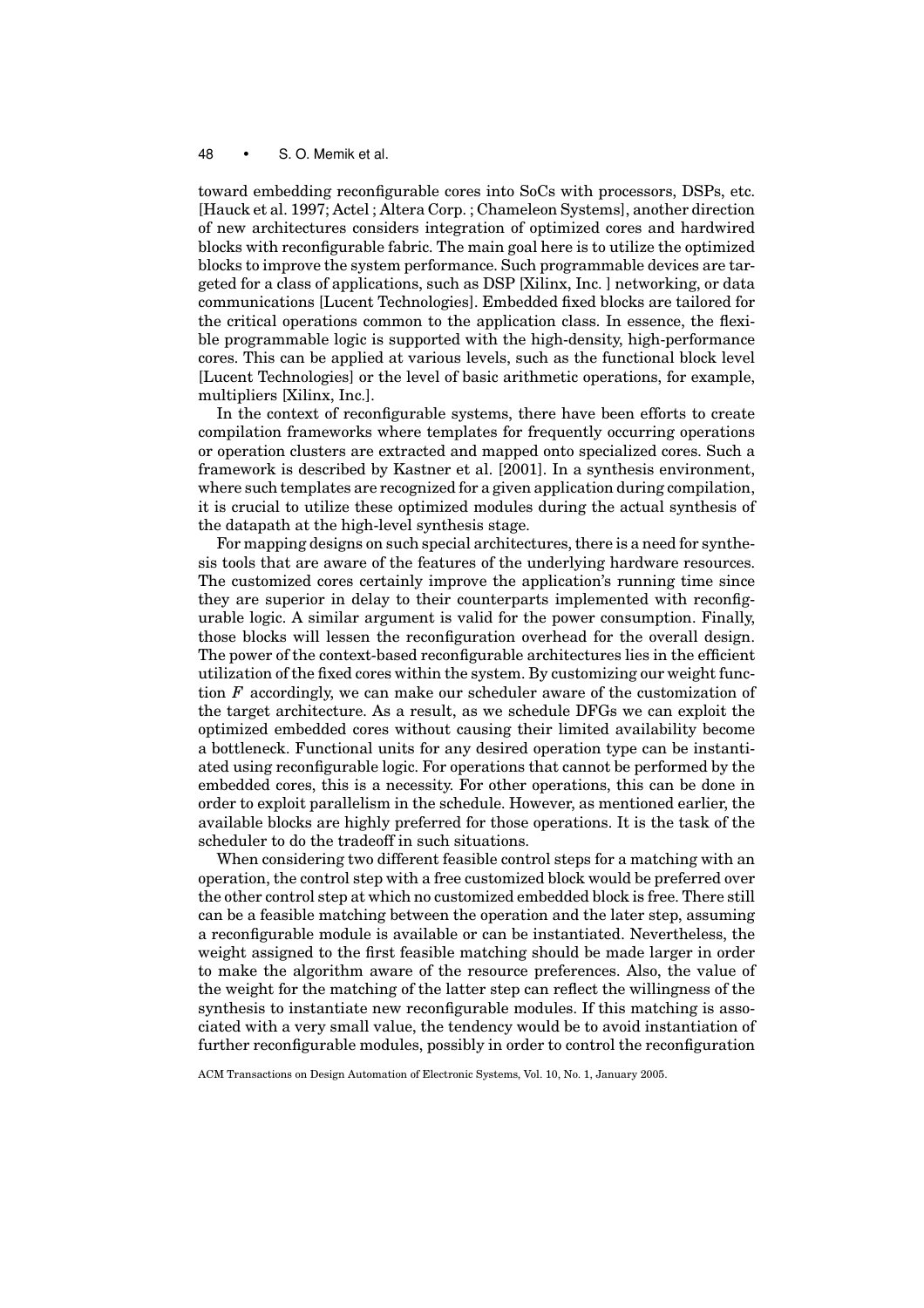## A Scheduling Algorithm for Optimization and Early Planning • 49

| Benchmark | C File         | Description                   |  |  |
|-----------|----------------|-------------------------------|--|--|
| adpcm     | adpcm.c        | ADPCM to/from 16-bit PCM      |  |  |
| epic      | convolve.c     | 2D image convolution          |  |  |
| rasta     | $_{\rm fft.c}$ | <b>Fast Fourier Transform</b> |  |  |
| mpeg2     | getblk.c       | <b>DCT Block Decoding</b>     |  |  |
| jpeg      | jdmerge.c      | <b>Color Conversion</b>       |  |  |

Table I. Origins of DFGs from MediaBench

overhead. We can introduce these objectives as additional terms within the weight function  $F$ . In this case  $F$  can take the following form:

| $F = \kappa - \alpha \times c + \beta \times$ customized block preference $-\gamma$ |
|-------------------------------------------------------------------------------------|
| $\times$ reconfiguration overhead preference.                                       |

We can formulate architecture-related preferences as Boolean variables taking two values, 0 or 1.  $\alpha$ ,  $\beta$ , and  $\gamma$  are user-defined constants. We have adjusted their values for our algorithm experimentally.

3.1.1 *Results for Embedded Core Utilization Objective.* We have used DFGs extracted from representative functions of C programs within Media-Bench multimedia benchmark suite [Lee et al. 1997] and also some additional representative DSP functions such as EWF, FIR, and ARF. Table I shows the files from MediaBench suite, from which input DFGs were generated. The corresponding applications containing these files are given as well. Two or more DFGs were extracted from different procedures within these C Files. Those are indicated as DFG0, DFG1, and DFG2 within each application. These DFGs were mainly selected due to the fact that they were representative of the corresponding applications in terms of size, topology, and operation variety. We tried to select the largest possible DFGs out of those extracted from the Mediabench applications. Each of these DFGs correspond to a basic block<sup>2</sup> in the application codes. Many of those basic blocks tend to be small in size. We tried to avoid such small basic blocks. In order to increase the input DFG sizes and the parallelism, entities containing multiple basic blocks (e.g., hyperblocks [Mahlke et al. 1992], superblocks [Hwu et al. 1993], and traces [Fisher 1981]) can be equivalently given to our scheduler as input. We have not attempted to create such formations at this point, since it is beyond the scope of this work.

Individual DFGs are scheduled with two different methods, as shown in Table III. For each application, a set of hardware resources are specified as given in Table II. Within the available set of resources, there can be multiple components with same functionality, but different delays. This represents the existence of optimized cores for certain operations. In Table III scheduling results for a number of selected DFGs are given. We compare the results of our algorithm against the results obtained from the linear programming solver, CPLEX. The scheduling problem has been described as a linear integer program for our problem instance. The objective function of the integer linear model tries

<sup>&</sup>lt;sup>2</sup>A basic block is the same entity as in the compiler terminology, which refers to a straight line code segment with a single entry and a single exit point.

ACM Transactions on Design Automation of Electronic Systems, Vol. 10, No. 1, January 2005.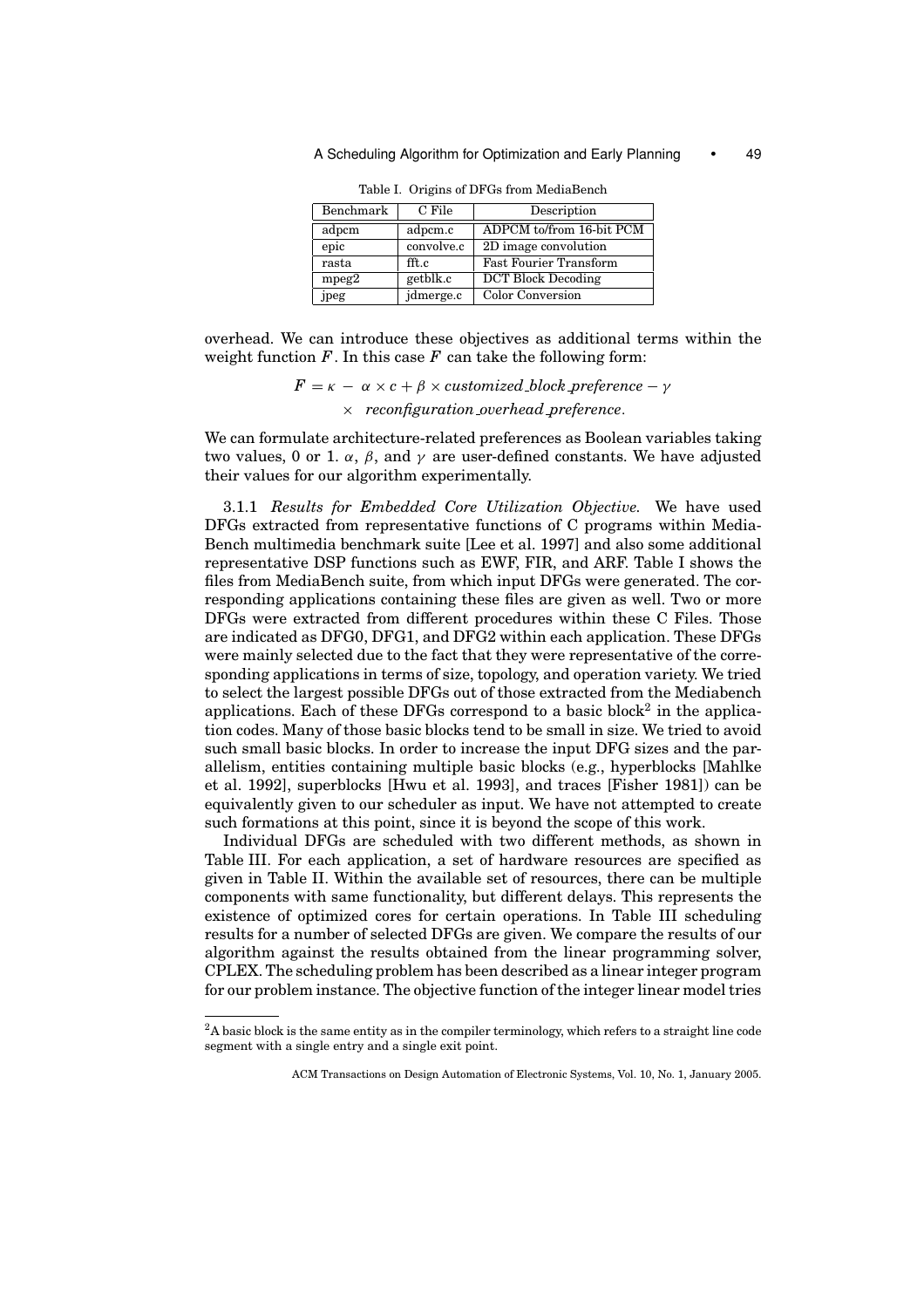Table II. Resource Sets of Benchmark DFGs

| Benchmark | Resource set                                  |
|-----------|-----------------------------------------------|
| adpcm     | DFG20:(ior, add, comp, mult-fast, mult)       |
|           | DFG36:(comp-fast, comp, add, mult-fast, mult) |
| convolve  | DFG0: (comp, add/sub, mult-fast,              |
|           | mult, div-fast, div)                          |
|           | DFG19:(add, mult-fast, mult)                  |
|           | DFG98:(comp, add/sub, mult-fast,              |
|           | mult, div-fast, div)                          |
| fft       | DFG18:(add, mult-fast, mult)                  |
|           | DFG27:(add, mult-fast, mult, div-fast, div)   |
| getblk    | DFG42:(add, comp, AshiftR, mult-fast, mult)   |
|           | DFG91:(add, comp, AshiftR,                    |
|           | LshiftL, mult-fast, mult)                     |
|           | DFG165: (add, comp, AshiftR, mult-fast, mult) |
| jdmerge   | DFG2: (add, AshiftR, mult-fast, mult)         |
|           | DFG21:(add, AshiftR, mult-fast, mult)         |
|           | DFG165: (add, comp, AshiftR, mult-fast, mult) |
| ewf       | (add, mult-fast, mult)                        |
| arf       | (add, add, mult-fast, mult, mult)             |
| fir       | (add, mult-fast, mult)                        |

Table III. Scheduling Results in Terms of DFG Latencies, in Cycles

| Benchmark (DFG)  | ASAP | <b>CPLEX</b> | Our algorithm |
|------------------|------|--------------|---------------|
| adpcm            |      |              |               |
| DFG1             | 6    | 7            | 7             |
| DFG <sub>2</sub> | 6    | 6            | 6             |
| convolve         |      |              |               |
| DFG1             | 12   | 16           | 20            |
| DFG <sub>2</sub> | 6    | 12           | 12            |
| DFG3             | 17   | 18           | 19            |
| fft              |      |              |               |
| DFG1             | 12   | 26           | 27            |
| DFG <sub>2</sub> | 19   | 22           | 24            |
| getblk           |      |              |               |
| DFG1             | 14   | 14           | 14            |
| DFG <sub>2</sub> | 18   | 18           | 18            |
| jdmerge          |      |              |               |
| DFG1             | 7    | 28           | 31            |
| DFG <sub>2</sub> | 8    | 28           | 28            |
| ewf              | 17   | 28           | 28            |
| arf              | 8    | 12           | 12            |
| fir              | 7    | 12           | 12            |

to minimize the latency and the number of *slow blocks* used. A higher priority is given to latency minimization. Similarly in our algorithm, we try to minimize the latency, while trying to utilize the optimized blocks as well as possible. We actually perform binding of operation to resources simultaneously with scheduling. This enables us to handle resources of same type but with different delay characteristics. Through simultaneous binding we obtain operation delay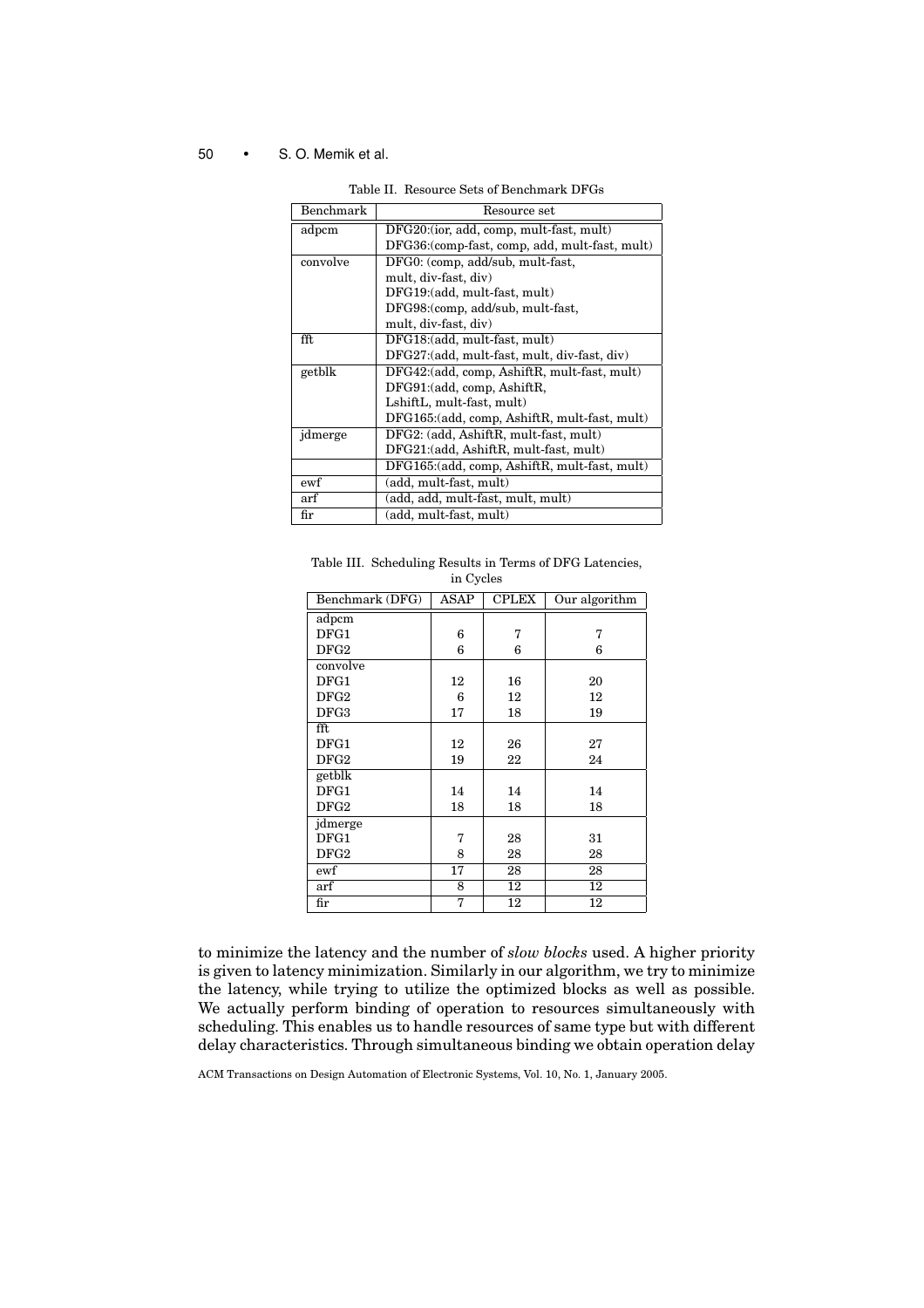A Scheduling Algorithm for Optimization and Early Planning • 51

| Benchmark (DFG)  | <b>CPLEX</b> | Our algorithm |
|------------------|--------------|---------------|
| adpcm            |              |               |
| DFG1             | 1/1          | 1/1           |
| DFG2             | 1/1          | 1/1           |
| convolve         |              |               |
| DFG1             | 4/6          | 3/6           |
| DFG2             | 2/3          | 2/3           |
| DFG3             | 5/6          | 5/6           |
| fft              |              |               |
| DFG1             | 6/9          | 6/9           |
| DFG <sub>2</sub> | 5/6          | 6/6           |
| getblk           |              |               |
| DFG1             | 3/4          | 3/4           |
| DFG2             | 4/4          | 3/4           |
| jdmerge          |              |               |
| DFG1             | 5/8          | 5/8           |
| DFG3             | 4/5          | 3/5           |
| ewf              | 3/8          | 3/8           |
| arf              | 10/16        | 8/16          |
| fir              | 7/11         | 7/11          |

Table IV. Number of Operations Performed on the Optimized Block Versus Total Number of Operations of Matching Type

information based on the particular resource executing the operation. CPLEX provides us an optimal solution for the given objective function. Therefore, we are comparing our results to those generated by the exact solver. For comparison, the ASAP scheduling latencies are also provided. In Table IV the utilization of high-performance components are presented. For each DFG the total number of operations assigned to optimized blocks is given versus the total number of operations of suitable type that can be performed by any available optimized block.

As depicted in Table III, our algorithm was able to produce latencies compatible with CPLEX results for most cases. In 9 out of 14 cases our algorithm was able to produce the optimal latency. Out of the remaining five cases, four were within 12% of the optimal value. In two of the suboptimal cases, convolve-DFG3 and fft-DFG1, our algorithm was able to utilize the optimized blocks as good as CPLEX results. In the case of fft-DFG2, the increase in latency resulted from a tradeoff aiming to increase usage of optimized blocks. Table IV shows that, for this particular DFG, our algorithm was able to outperform the optimized block utilization obtained from the CPLEX solution.

For 9 out of the 13 remaining cases our algorithm reached the same core utilization as the CPLEX solution. For six of those cases the latency produced by our scheduler was optimal. For the remaining three cases our scheduling solution was within 10% of the optimal value. In four cases our algorithm yielded lower core utilization. We observe that in three out of those four cases the latency produced by our scheduling algorithm was equal to the optimal latency. Hence, the core utilization, although lower than the solution produced by CPLEX, seems to have been sufficient to reach an optimal schedule. We report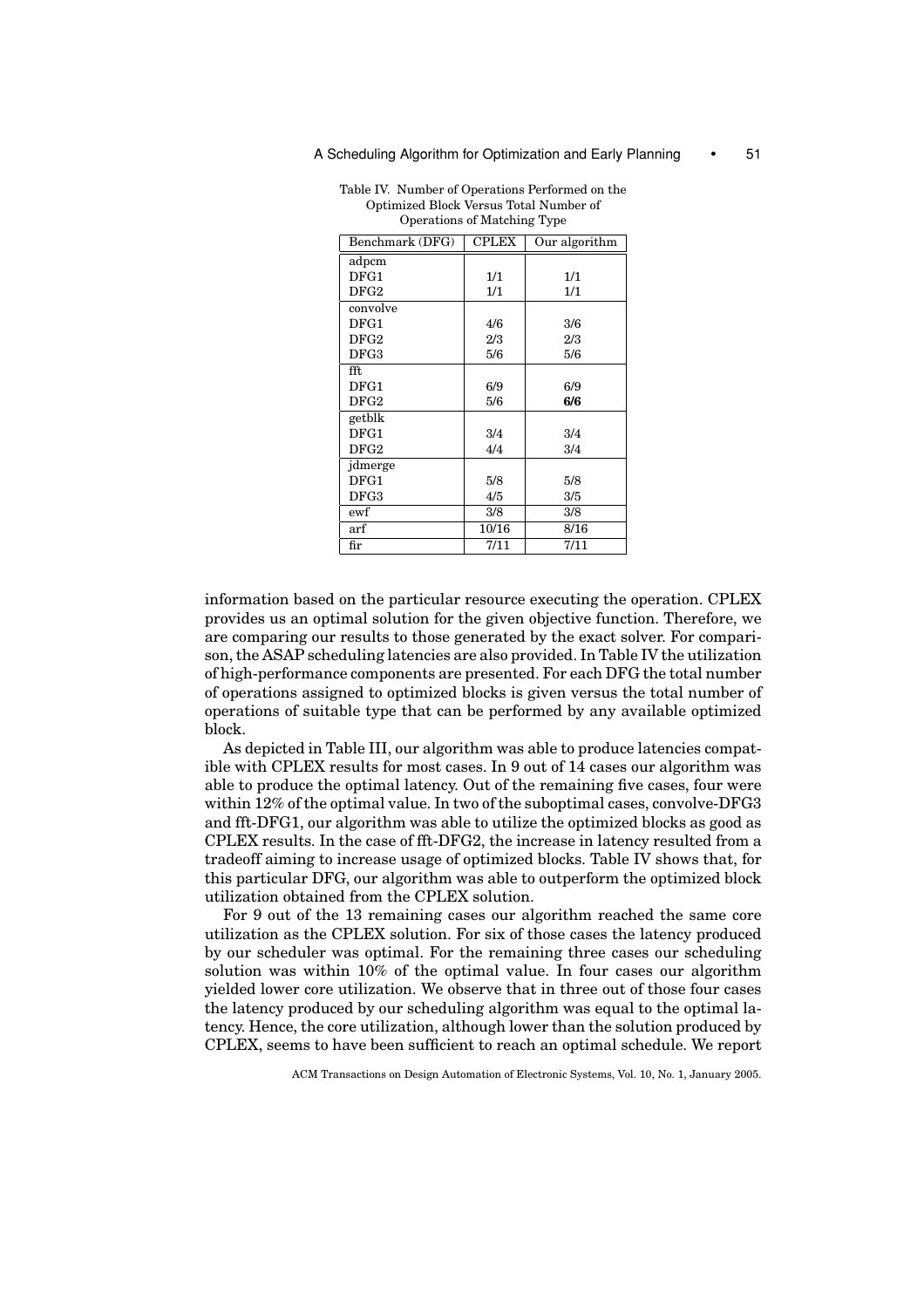| $_{\mathrm{DFG}}$  | Size (nodes/edges) | <b>CPLEX</b>     | Our algorithm     |
|--------------------|--------------------|------------------|-------------------|
| adpcm              |                    |                  |                   |
| DFG1               | 17/19              | 26 s             | 4 <sub>ms</sub>   |
| $_{\mathrm{DFG2}}$ | 21/18              | 20 s             | 9 <sub>ms</sub>   |
| convolve           |                    |                  |                   |
| DFG0               | 49/41              | $121~\mathrm{s}$ | $14 \text{ ms}$   |
| DFG1               | 25/19              | 30 s             | 9 <sub>ms</sub>   |
| $_{\mathrm{DFG2}}$ | 18/10              | 24 s             | $4 \text{ ms}$    |
| fft                |                    |                  |                   |
| DFG1               | 17/12              | 30 s             | 3 <sub>ms</sub>   |
| DFG2               | 11/9               | 4.8 s            | $2 \text{ ms}$    |
| getblk             |                    |                  |                   |
| DFG1               | 33/29              | 34 s             | $12 \text{ ms}$   |
| DFG2               | 40/30              | 42 s             | $13 \mathrm{~ms}$ |
| jdmerge            |                    |                  |                   |
| DFG1               | 79/66              | 985 s            | $23 \text{ ms}$   |
| $_{\mathrm{DFG2}}$ | 54/46              | 436 s            | $14 \text{ ms}$   |
| ewf                | 34/47              | 13.67 s          | $25 \text{ ms}$   |
| arf                | 28/30              | 700 s            | $14 \text{ ms}$   |
| fir                | 21/20              | 8.8 s            | $4 \text{ ms}$    |

Table V. Number of Nodes and Edges in Each Benchmark DFG and the Runtimes of Two Scheduling Methods

the sizes of the benchmark DFGs in terms of number of nodes and edges, and the compare the runtimes of the two schedulers in Table V.

## 3.2 Early Planning and Distribution of Slack

Another possible use of our flexible objective function is distribution of operation slack within a schedule. We define slack as the amount of extra delay an operation can tolerate without violating any dependency constraints. There can be various uses of this extra amount of allowed time per operation.

Depending on the available slack for an operation, resource selection, IP utilization, power management, clock tree construction, etc., can be different. To give a more specific example: from a single operation's point of view, slack on this operation can be exploited for slowing the module executing this operation or performing power shutdown for this module. Hence, early planning for this objective can have various uses and an impact on the later optimization stages.

We can incorporate this new objective into our weight function *F* in the following manner. Given a latency constraint  $\lambda$ , we evaluate the weight of a feasible matching for each operation considering the amount of slack that the operation can attain after this matching. Specifically, we aimed to distribute slack along paths homogenously at each step. For this purpose, we first determine the average slack each operation can have along a path. This is found by dividing the total slack along a path to the number of operations on the path. Then, while computing the weight for a certain assignment of an operation to a clock step, we determine the difference between the average slack the operation could attain and the amount it can attain if the current assignment were to take place. The latency constraint is necessary in this case, since the flexibility in finish times of operations needs to be bounded.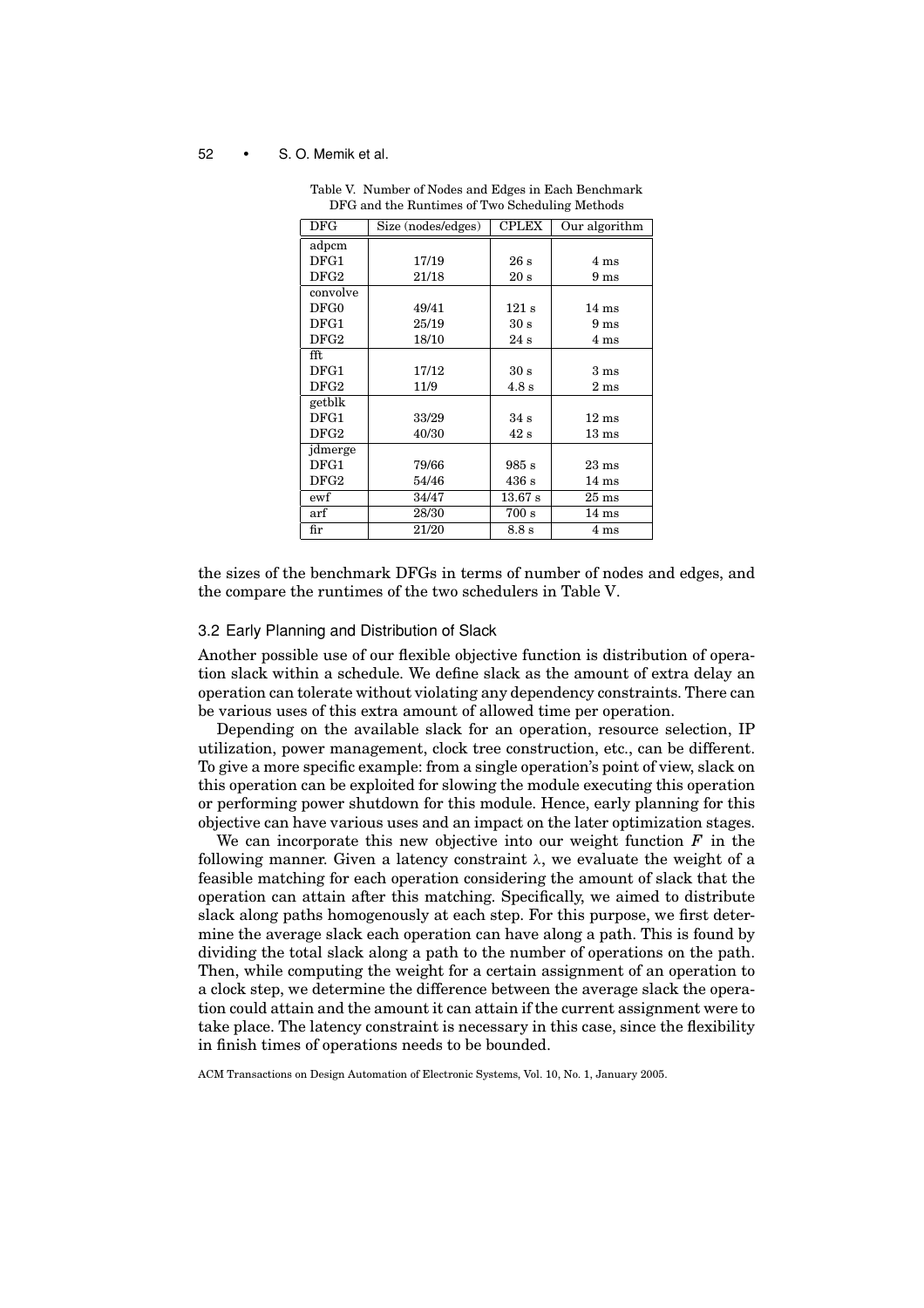A Scheduling Algorithm for Optimization and Early Planning • 53

Table VI. Summary of DFG Properties, Latency, and Runtime Results

| DFG | Optimal latency | Our latency | Runtime          |
|-----|-----------------|-------------|------------------|
| ewf | 28              | 28          | 10 <sub>ms</sub> |
| arf |                 |             | $7 \text{ ms}$   |
| fir |                 | 16          | 6 <sub>ms</sub>  |

|                        | ewf       |                                                                | arf |                                         | fir |           |
|------------------------|-----------|----------------------------------------------------------------|-----|-----------------------------------------|-----|-----------|
|                        |           | W/O slack With slack W/O slack With slack W/O slack With slack |     |                                         |     |           |
|                        | objective |                                                                |     | objective objective objective objective |     | objective |
| Num. of ALU operations |           | 5                                                              |     | 2                                       | З   |           |
| with nonzero slack     |           |                                                                |     |                                         |     |           |
| Total slack on         | 14        | 16                                                             | 9   | 8                                       |     | 9         |
| ALU operations         |           |                                                                |     |                                         |     |           |
| Num. of MUL operations |           | 2                                                              |     | 9                                       |     | 5         |
| with nonzero slack     |           |                                                                |     |                                         |     |           |
| Total slack on         | 3         | 3                                                              | 23  | 26                                      | 6   | 8         |
| <b>MUL</b> operations  |           |                                                                |     |                                         |     |           |

Table VII. Incorporating Operation Slack into Scheduling Objective

3.2.1 *Results on Planning for Slack.* First, we have used a weight function that only considers to minimize latency. This corresponds to the Without (W/O) Slack Objective case. Alternatively, we have added the slack component to our weight function and used the latencies obtained in the first case as our  $\lambda$ . By doing this, we are able to compare two schedules fairly. Table VI presents the DFGs, the optimal latencies, the latencies obtained with our algorithm, and the runtimes of our algorithm. Table VII shows our results. For this experiment we present results for a subset of our original DFG collection. The particular DFGs selected were those with suitable topologies to reflect improvement in slack. Availability of slack in a schedule depends on the topology of the input DFG as much as on the scheduling method. Therefore, in some DFGs it was not possible to see any effect of slack planning due to their structure. For the selected DFGs, we have used two ALU resources and two multipliers. Each ALU has a delay of one clock cycle, and each multiplier has a delay of two clock cycles. The slack of operations is calculated as the difference between the control step when the result of an operation is ready and the control step at which the earliest scheduled successor of this operation demands the result. We report the number of operations that have nonzero slack values, that is, the rest of the operations in the scheduled DFG had slack values equal to zero or they were I/O operations for which we do not report slack. We only report the slack values of arithmetic operations (MUL and ADD). We also give the total sum of the slack values on each operation type. We present a breakdown of these two measurements for the two types of arithmetic operations in the DFG, that is, the ALU operations and multiplications (abbreviated as MUL in Table VII).

The results in TableVII show that with proper planning to distribute slack on arithmetic operations our algorithm could indeed transform available flexibility in a schedule into additional slack for a spefically targeted set of operations,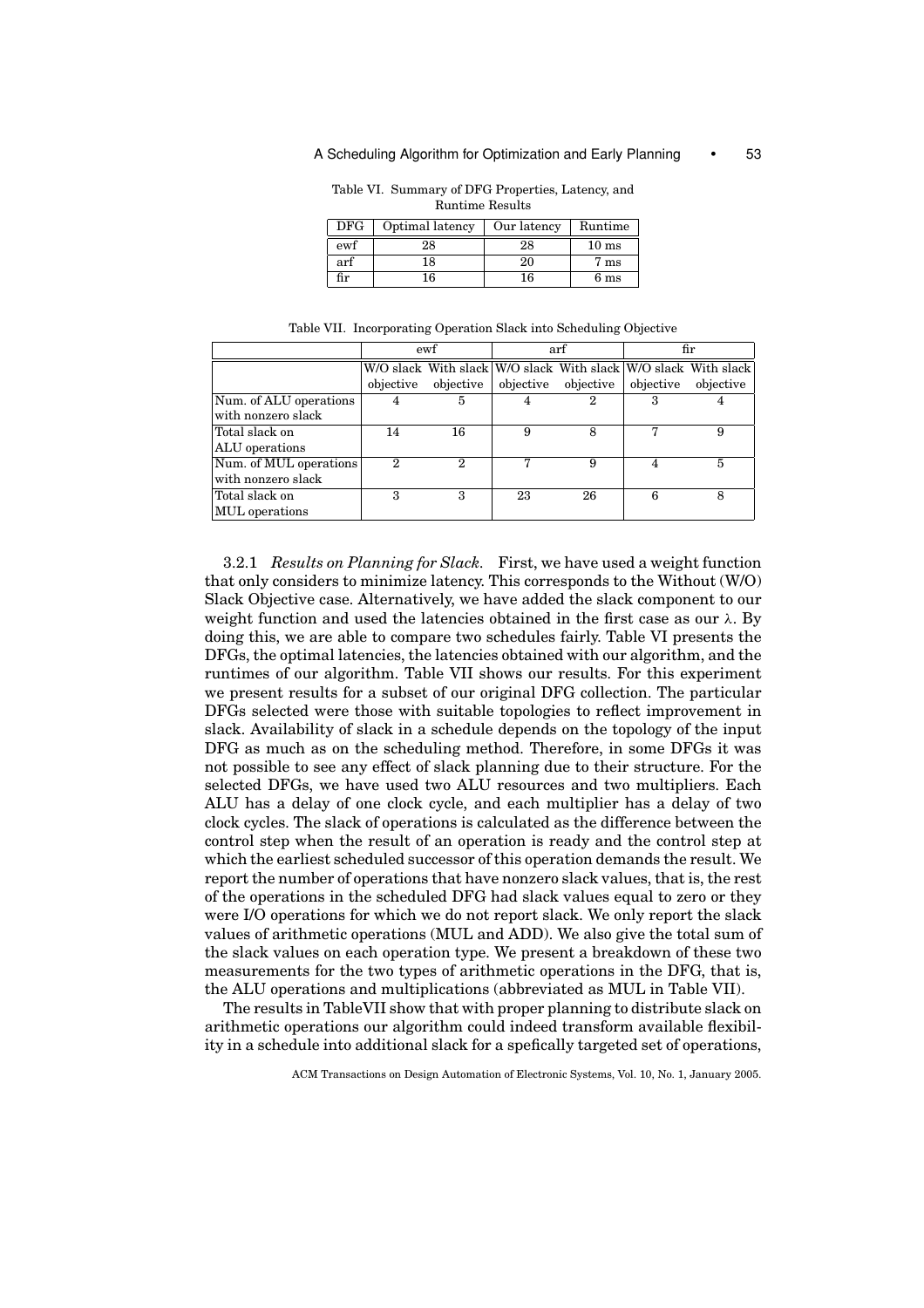arithmetic operations in this case. For the arf benchmark we observe a degradation in slack value for ALU operations. The reason is due to the assignment of priorities for the two operations types ALU and MUL. The sensitivity toward increase the slack for MUL operations was set higher for these experiments. Therefore, the gain of increasing the slack for MUL operations is evaluated to be larger than for ALU operations, leading to a greater tendency to allocate slack for MUL operations than for ALU operations. In the case of ewf, due to the DFG topology and the order in which operations were scheduled, MUL operations could not attain any slack whereas ALU operations could gain larger slack-using the slack objective. For the fir benchmark, slack objective affected the slack distribution for both operation types positively.

By allowing a larger number of operations to possess nonzero slack, further optimizations can be possible. For instance, by ensuring slack on an increased number of operations, we would have increased the tolerance of the schedule toward future uncertainties in operation delays. Those uncertainties can arise due to a mismatch between high-level delay estimations and actual operation delays after synthesis of functional modules and interconnect in the datapath.

Additional optimization steps can be incorporated into the synthesis flow following the scheduling in order to exploit the available slack. For instance, a slack-oriented binding methodology can take advantage of this planning by assigning operations with nonzero slack to the same resource. If operations that possess various amounts of slack were assigned to the same resource, then the minimum out of those slack values would determine the extra amount of time by which that resource could be made slower. Using this information, some resources can be replaced by their slower and more power- and/or area-efficient versions. We have investigated possible benefits of exploiting slack distribution in a schedule during binding where we used our scheduling algorithm integrated with a slack-driven binding technique. After distributing time slack to arithmetic operations, as described earlier, we performed binding while trying to group operations with large slack values to the same resource. By doing this, the delay constraint on that resource could be relaxed by the minimum amount of extra slack available on the operations assigned to the resource. Then this information was passed onto the logic synthesis tool as a delay constraint relaxation of the corresponding module. We have observed significant benefits through this relaxation in terms of final design quality. Results to this end are reported in Srivastava et al. [2003] in detail.

Similarly, even if some operations assigned to one resource posses nonzero slack while others have no extra slack, some power optimizations are still possible. In such cases, techniques such as dynamic voltage scaling and dynamic power shutdown can be used if the schedule has been planned for slack distribution early on.

Optimization for slack as described in this section can also be helpful for tasks preceding scheduling. By creating a feedback loop between high-level synthesis and the compilation stage, different compiler optimizations can be leveraged. One such optimization is template extraction and template matching during compilation. At early stages it can be beneficial to extract frequently occuring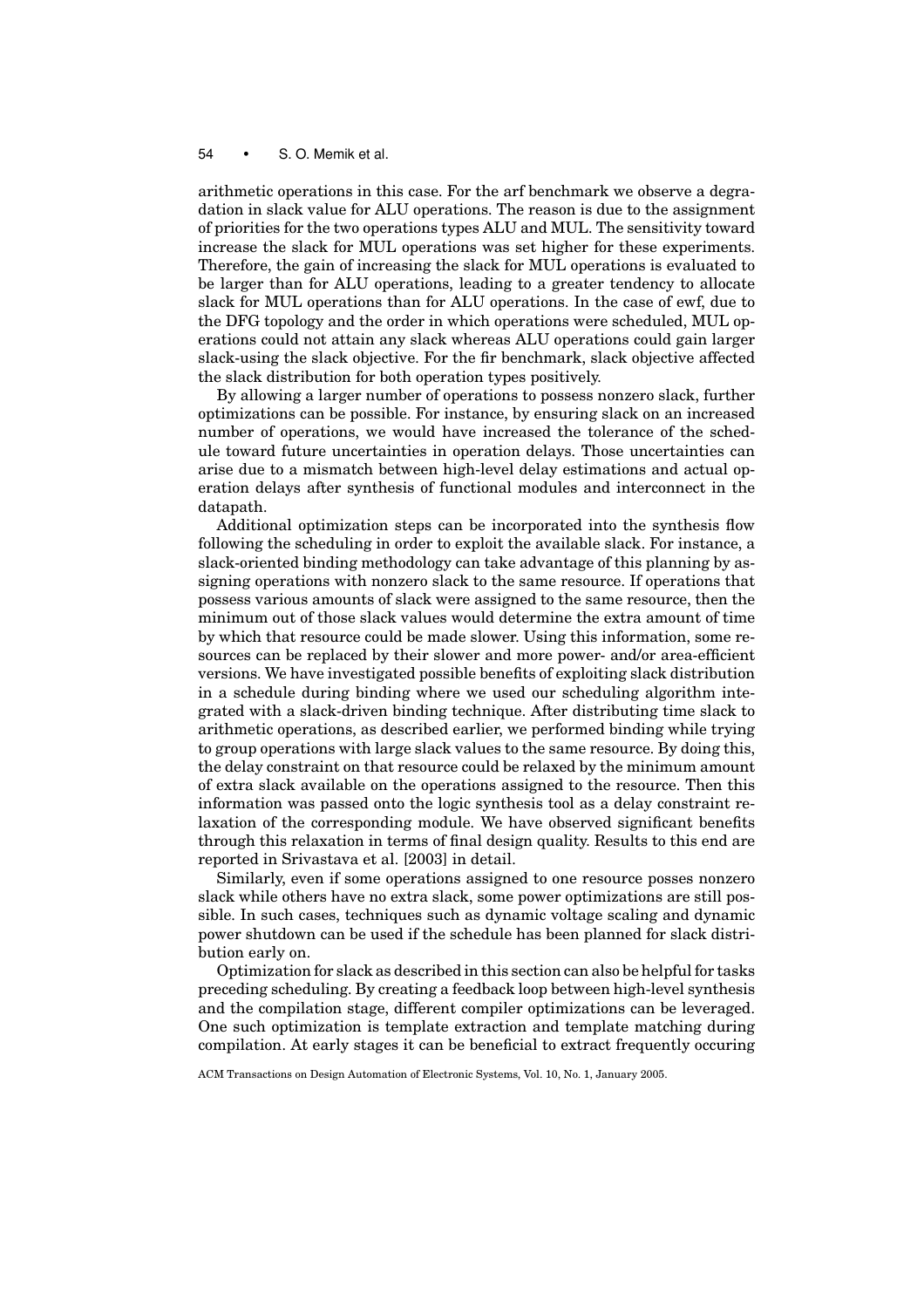subgraphs as templates from the DFGs and replace them with optimized cores. Usage of such cores was discussed in Section 3.1. Especially for reconfigurable platforms, usage of preoptimized precharacterized modules can speed up the synthesis process and improve performance. However, information regarding scheduling and binding is not available at the compiler stage. Therefore, the decisions of the compiler to lump subgraphs into larger nodes corresponding to optimized cores might not be accurate enough. This is due to the fact that scheduling of nodes internal to such subgraphs can affect the latency of the overall DFG schedule. Therefore, scheduling and also distribution of time slack among nodes needs to be aware of any clustering of nodes. In turn, after scheduling, a more accurate assessment of the benefits of clustering can be done. Especially, it would not be desirable to leave time slack within a group of nodes which are going to be assigned as a subgraph onto a specialized core. Based on the slack distribution and the schedule information, the compiler can be informed about the quality of clustering decisions made earlier during compilation. If a certain template is not yieling any gain or if it is hurting the performance of the overall DFG schedule, the compiler can be advised to undo that template clustering or redo it in a different way based on the current schedule information.

#### 4. CONCLUSIONS

In this article we presented an algorithm for scheduling data flow graphs. Our algorithm uses a geometric representation of the problem. We applied the maximum weight *k*-chain technique to generate schedules for paths extracted from the input DFG. This technique is essentially a realization of maximum-weight noncrossing bipartite matching in the geomteric domain. The maximum-weight *k*-chain method enables us to provide a theoretical guarantee on the quality of each local matching problem. By exploiting the weighted matching feature inherent in our technique, we are able to provide a flexible objective function for the scheduling problem. We manipulate the function that generates the weights for the matching in order to create suitable objective functions for different scheduling problems. Our experiments indicate good results in terms of the combined effort of minimizing latency and utilizing optimized cores available in a given system. We also demonstrated the use of the flexible objective function in managing operation slack within a schedule.

#### REFERENCES

ACTEL. Visit the Web site http://varicore.actel.com.

ALTERA CORP. Visit the Web site http://www.altera.com/products/prd-index.html.

- ATALLAH, M. J. AND KOSARAJU, S. R. 1989. An efficient algorithm for maxdominance with applications. *Algorithmica 4*, 2, 221–236.
- CAMPOSANO, R. 1991. Path-based scheduling for synthesis. *IEEE Trans. Comput.-Aided Des. 10*, 85–93.

CHAMELEON SYSTEMS. Visit the Web site www.chameleonsystems.com.

CLOUTIER, R. AND THOMAS, D. 1990. The combination of scheduling, allocation and mapping in a single algorithm. *Proceedings of the Design Automation Conference*.

CORMEN, T. H., LEISERSON, C. E., AND RIVEST, R. L. 1990. *Introduction to Algorithms*. MIT Press, Cambridge, MA.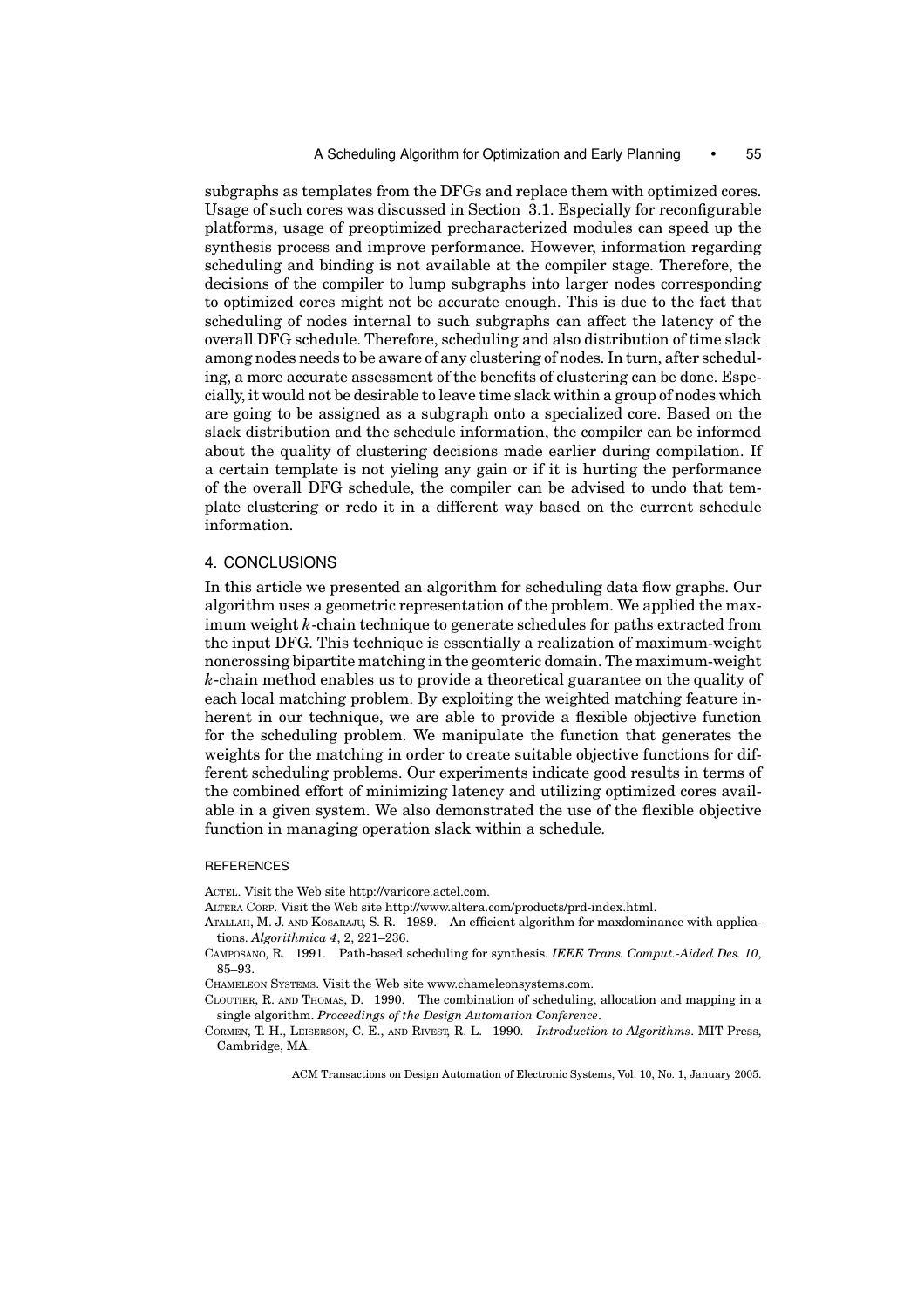- FISHER, J. A. 1981. Trace scheduling: A technique for global microcode compaction. *IEEE Trans. Comput. 30*, 7, 478–490.
- GOKHALE, M. B., STONE, J. M., ARNOLD, J., AND KALINOWSKI, M. 2000. Stream-oriented FPGA computing in the streams-c high level language. In *Proceedings of the IEEE Symposium on Field-Programmable Custom Computing Machines*.
- HALDAR, M., NAYAK, A., CHOUDHARY, A., AND BANERJEE, P. 2001. A system for synthesizing optimized FPGA hardware from matlab. In *Proceedings of the International Conference on Computer Aided Design*.
- HAMMES, J., RINKER, R., BOHM, W., NAJJAR, W., DRAPER, B., AND BEVERIDGE, R. 1999. Cameron: High-level language compilation for reconfigurable systems. In *Proceedings of the Conference on Parallel Architectures and Compilation Techniques*.
- HAUCK, S., FRY, T. W., HOSLER, M. M., AND KAO, J. P. 1997. The Chimaera reconfigurable functional unit. In *Proceedings of the IEEE Symposium on FPGAs for Custom Computing Machines*.
- HWU, W. W., HAAB, G. E., HOLM, J. G., LAVERY, D. M., MAHLKE, S. A., CHEN, W. Y., CHANG, P. P., WARTER, N. J., BRINGMANN, R. A., OUELLETTE, R. G., HANK, R. E., AND KIYOHARA, T. 1993. The superblock: An effective structure for vliw and superscalar compilation. *J. Supercomput. 7*, 1–2, 229– 248.
- KASTNER, R., MEMIK, S. O., BOZORGZADEH, E., AND SARRAFZADEH, M. 2001. Instruction generation for hybrid reconfigurable systems. In *Proceedings of the International Conference on Computer-Aided Design*.
- KRAMER, H. AND ROSENSTIEL, W. 1990. System synthesis using behavioral descriptions. In *Proceedings of the European Design Automation Conference*.
- LEE, D. T. 1996. "Computational geometry". In *The Computer Science and Engineering Handbook*, Chap. 6, Allen B. Tucker, Ed. CRC Press, Boca Raton, FL.
- LEE, C., POTKONJAK, M., AND MANGIONE-SMITH, W. H. 1997. Mediabench: A tool for evaluating and synthesizing multimedia and communications systems. In *Proceedings of the International Symposium on Microarchitecture*.
- LUCENT TECHNOLOGIES. Lucent technologies announces high-speed communications cores for customizing ORCA FPGAs.
- MAHLKE, S. A., LIN, D. C., CHEN, W. Y., HANK, R. E., AND BRINGMANN, R. A. 1992. Effective compiler support for predicated execution using the hyperblock. In *Proceedings of the International Symposium on Microarchitecture*.
- MCFARLAND, M. C. 1986. Using bottom-up design techniques in the synthesis of digital hardware from abstract behavioral descriptions. In *Proceedings of the Design Automation Conference*.
- MCFARLAND, M. C., PARKER, A. C., AND CAMPOSANO, R. 1988. Tutorial on high-level synthesis. In *Proceedings of the Design Automation Conference*.
- MONTEIRO, J., DEVADAS, S., ASHAR, P., AND MAUSKAR, A. 1996. Scheduling techniques to enable power management. In *Proceedings of the Design Automation Conference*.
- MUSOLL, E. AND CORTADELLA, J. 1995. Scheduling and resource binding for low power. In *Proceedings of the International Symposium on System Synthesis*.
- PANGRLE, B. M. AND GAJSKI, D. 1987. Design tools for intelligent silicon compilation. *IEEE Trans. Comput.-Aided Des. 6*, 6, 1098–1112.
- PARKER, A. C., PIZARRO, J., AND MLINAR, M. 1986. Maha: A program for datapath synthesis. In *Proceedings of the Design Automation Conference*.
- PAULIN, P. G. AND KNIGHT, J. P. 1987. Force directed scheduling in automatic data path synthesis. In *Proceedings of the International Conference on Computer Design*.
- PAULIN, P. J. AND KNIGHT, J. P. 1989. Force directed scheduling for behavioral synthesis of asics. *IEEE Transactions on Comput.-Aided Des. 8*, 6, 661–679.
- POTASMAN, J., LIS, J., NICOLAU, A., AND GAJSKI, D. 1990. Percolation based synthesis. In *Proceedings of the Design Automation Conference*.
- SCHREIBER, R., ADITYA, S. G., RAU, B. R., MAHLKE, S., KATHAIL, V., CRONQUIST, D., AND SIVARAMAN, M. 2002. Pico-npa high-level syntesis of nonprogrammable hardware accelerators. *J. VLSI Signal Process. 31*, 2, 127–142.
- SHIUE, W. AND CHAKRABARTI, C. 2000. Low-power scheduling with resources operating at multiple voltages. *IEEE Trans. Circ. Syst. II: Analog Digital Sign. Process. 47*, 6, 536–543.